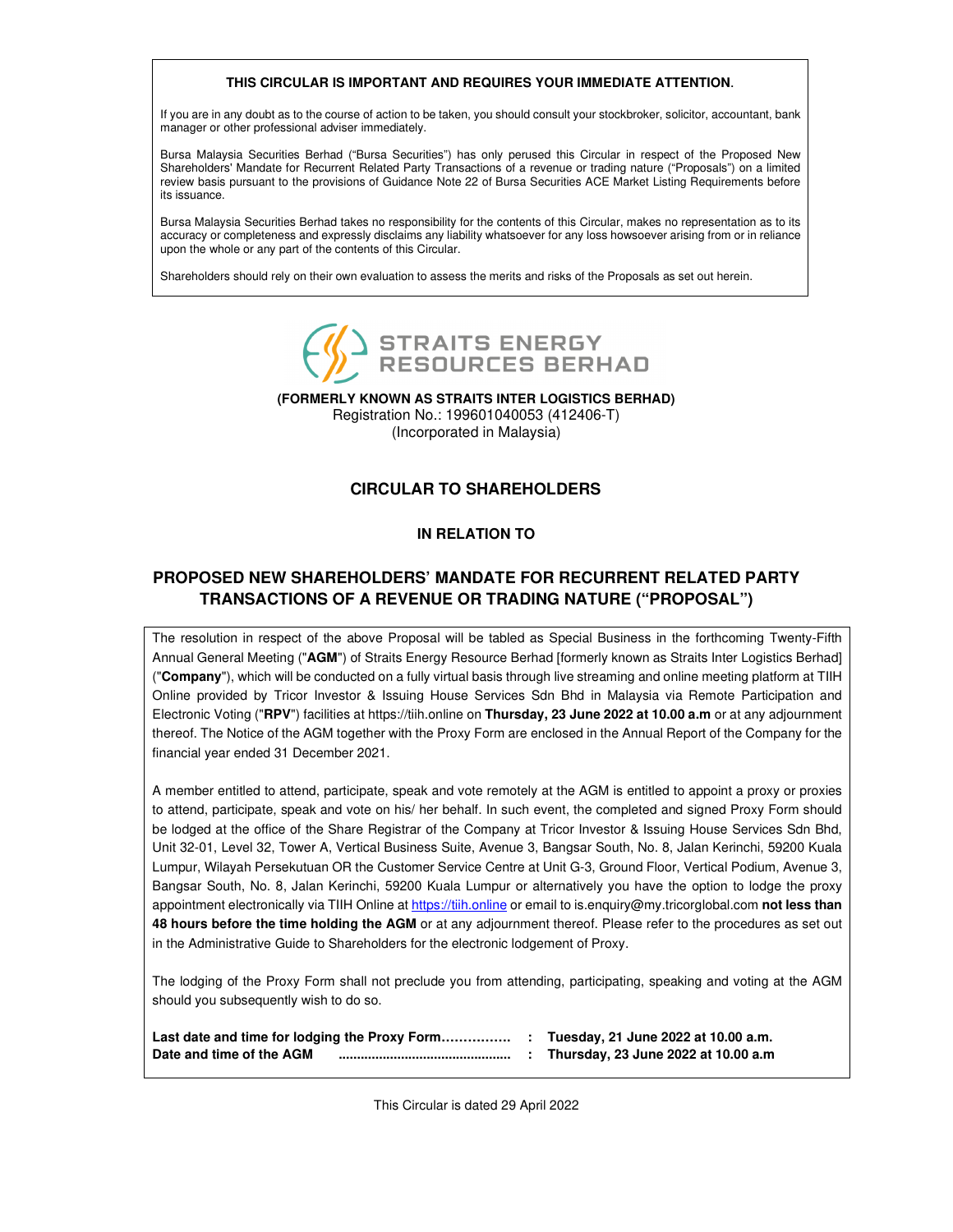## **DEFINITIONS**

Except where the context otherwise requires, the following definitions shall apply throughout this Circular and the accompanying appendix:

| "Act"                            |   | Companies Act, 2016, as amended from time to time and<br>any re-enactment thereof                                                                                                                                                                                                   |  |  |
|----------------------------------|---|-------------------------------------------------------------------------------------------------------------------------------------------------------------------------------------------------------------------------------------------------------------------------------------|--|--|
| "ACE Market"                     |   | <b>ACE Market of Bursa Securities</b>                                                                                                                                                                                                                                               |  |  |
| "AGM"                            |   | <b>Annual General Meeting</b>                                                                                                                                                                                                                                                       |  |  |
| "Board"                          |   | Board of Directors of the Company                                                                                                                                                                                                                                                   |  |  |
| "Bursa Depository"               |   | Bursa Malaysia Depository Sdn Bhd                                                                                                                                                                                                                                                   |  |  |
| "Bursa Securities" or "Exchange" | ÷ | Bursa Malaysia Securities Berhad                                                                                                                                                                                                                                                    |  |  |
| "Circular"                       |   | This Circular to Shareholders of Straits dated 29 April<br>2022 in relation to the Proposed New Shareholders'<br>Mandate                                                                                                                                                            |  |  |
| "CMSA"                           | ÷ | Capital Markets and Services Act, 2007, as amended from<br>time to time and any re-enactment thereof                                                                                                                                                                                |  |  |
| "Director"                       |   | Director has the meaning given in section 2(1) of the<br>CMSA and includes any person who is or was within the<br>preceding 6 months of the date on which the terms of the<br>transaction were agreed upon -                                                                        |  |  |
|                                  |   | (i)<br>a director of the listed corporation, its subsidiary<br>or holding company; or                                                                                                                                                                                               |  |  |
|                                  |   | a chief executive of the listed corporation, its<br>(ii)<br>subsidiary or holding company                                                                                                                                                                                           |  |  |
| "FYE"                            | ÷ | Financial year ended / ending                                                                                                                                                                                                                                                       |  |  |
| "Listing Requirements"           |   | ACE Market Listing Requirements of Bursa Securities,<br>including any Guidance Note(s) issued in relation thereto                                                                                                                                                                   |  |  |
| "LPD"                            |   | 31 March 2022, being the latest practicable date of this<br>Circular                                                                                                                                                                                                                |  |  |
| "Major Shareholder"              |   | Any person who is or was within the preceding 6 months<br>of the date on which the terms of the transaction were<br>agreed upon, a major shareholder of the listed corporation<br>as defined under Rule 1.01 or any other corporation which<br>is its subsidiary or holding company |  |  |
| "Market Day"                     |   | A day on which Bursa Securities is open for trading in<br>securities                                                                                                                                                                                                                |  |  |
| "New Co 1"                       |   | Wholly-owned Subsidiary of Straits Marine Fuels &<br>Energy Sdn Bhd ("SMF")                                                                                                                                                                                                         |  |  |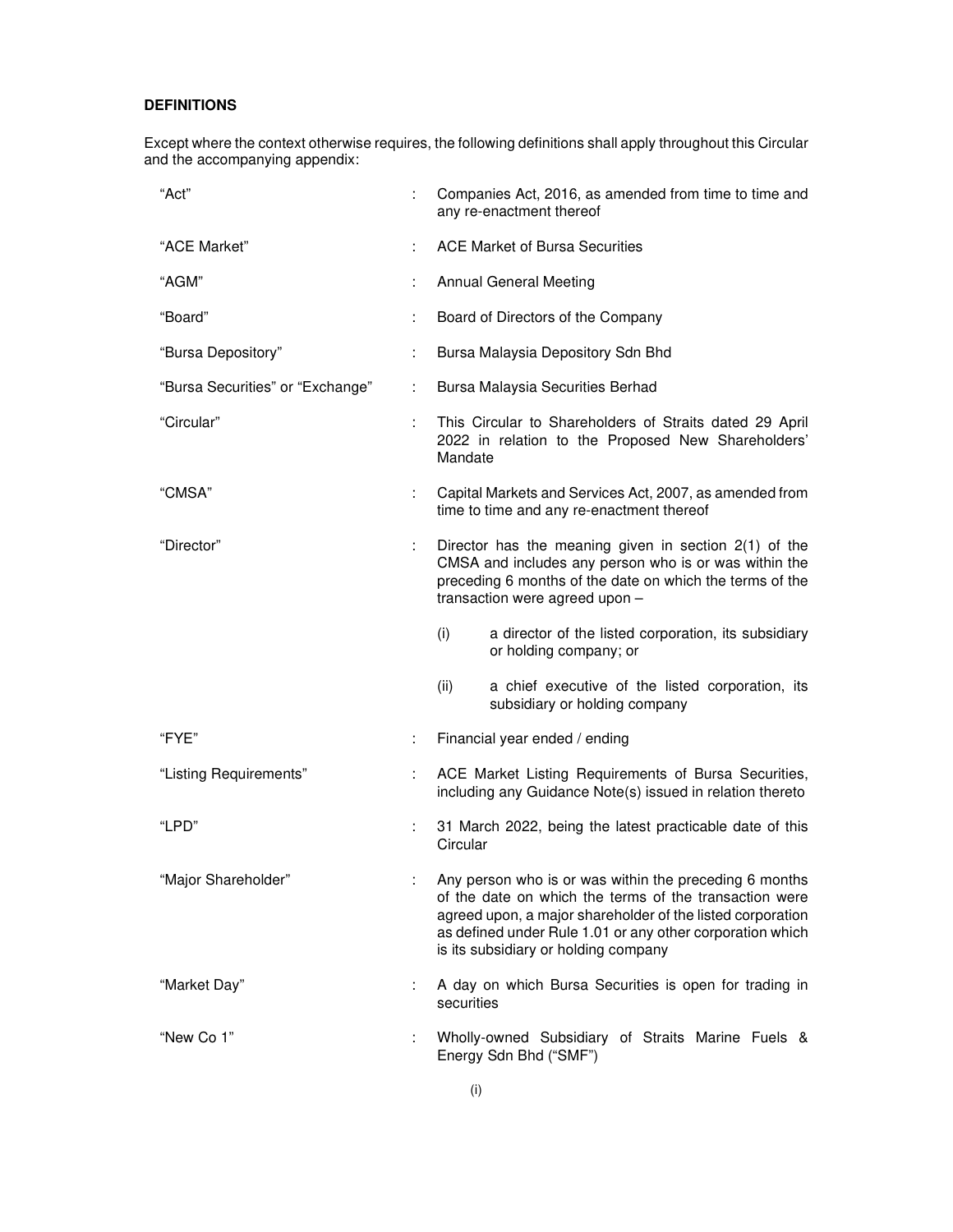| "New Co 2"         | Wholly-owned Subsidiary of Victoria STS (Labuan) Sdn Bhd<br>("Victoria")                                                                                                                                                                                                                                                                                   |
|--------------------|------------------------------------------------------------------------------------------------------------------------------------------------------------------------------------------------------------------------------------------------------------------------------------------------------------------------------------------------------------|
| "Person Connected" | In relation to any person (referred to as "said Person") means<br>such person who falls under any one (1) of the following<br>categories:                                                                                                                                                                                                                  |
|                    | (i) a family member of the said Person. Family in relation to a<br>person means such person who falls within any one of the<br>following categories:                                                                                                                                                                                                       |
|                    | a) spouse;<br>b) parent;<br>child including an adopted child and step-child;<br>C)<br>d)<br>brother or sister; and<br>spouse of the person referred to in subparagraphs (c)<br>e) -<br>and (d) above.                                                                                                                                                      |
|                    | (ii) a trustee of a trust (other than a trustee for a share scheme<br>for employees or pension scheme) under which the said<br>Person or a family member of the said Person is the sole<br>beneficiary;                                                                                                                                                    |
|                    | (iii) a partner of the said Person. Partner in relation to the said<br>Person, means such person who fall within any one of the<br>following categories:                                                                                                                                                                                                   |
|                    | (a) a person with whom the said Person, is in or proposes<br>to enter into partnership with.<br>"Partnership" for this purpose refers to a "partnership" as<br>defined in Section 3 of the Partnership Act 1961 or<br>"limited liability partnership" as defined in Section 2 of<br>the Limited Liability Partnerships Act 2012, as the case<br>may be; or |
|                    | (b) a person with whom the said Person has entered or<br>proposes to enter into a joint venture, whether<br>incorporated or not.                                                                                                                                                                                                                           |
|                    | (iv) a person, or where the person is a body corporate, the body<br>corporate or its directors, who is/are accustomed or under<br>an obligation, whether formal or informal, to act in<br>accordance with the directions, instructions or wishes of the<br>said Person;                                                                                    |
|                    | (v) a person, or where the person is a body corporate, the body<br>corporate or its directors, in accordance with whose<br>directions, instructions or wishes the said Person is<br>accustomed or is under an obligation, whether formal or<br>informal, to act;                                                                                           |
|                    | (vi) a body corporate in which the said Person, or persons<br>connected with the said Person are entitled to exercise, or<br>control the exercise of, not less than 20% of the votes<br>attached to voting shares in the body corporate; or                                                                                                                |
|                    | (vii) a body corporate which is a related corporation of the said<br>Person.                                                                                                                                                                                                                                                                               |
|                    | (ii)                                                                                                                                                                                                                                                                                                                                                       |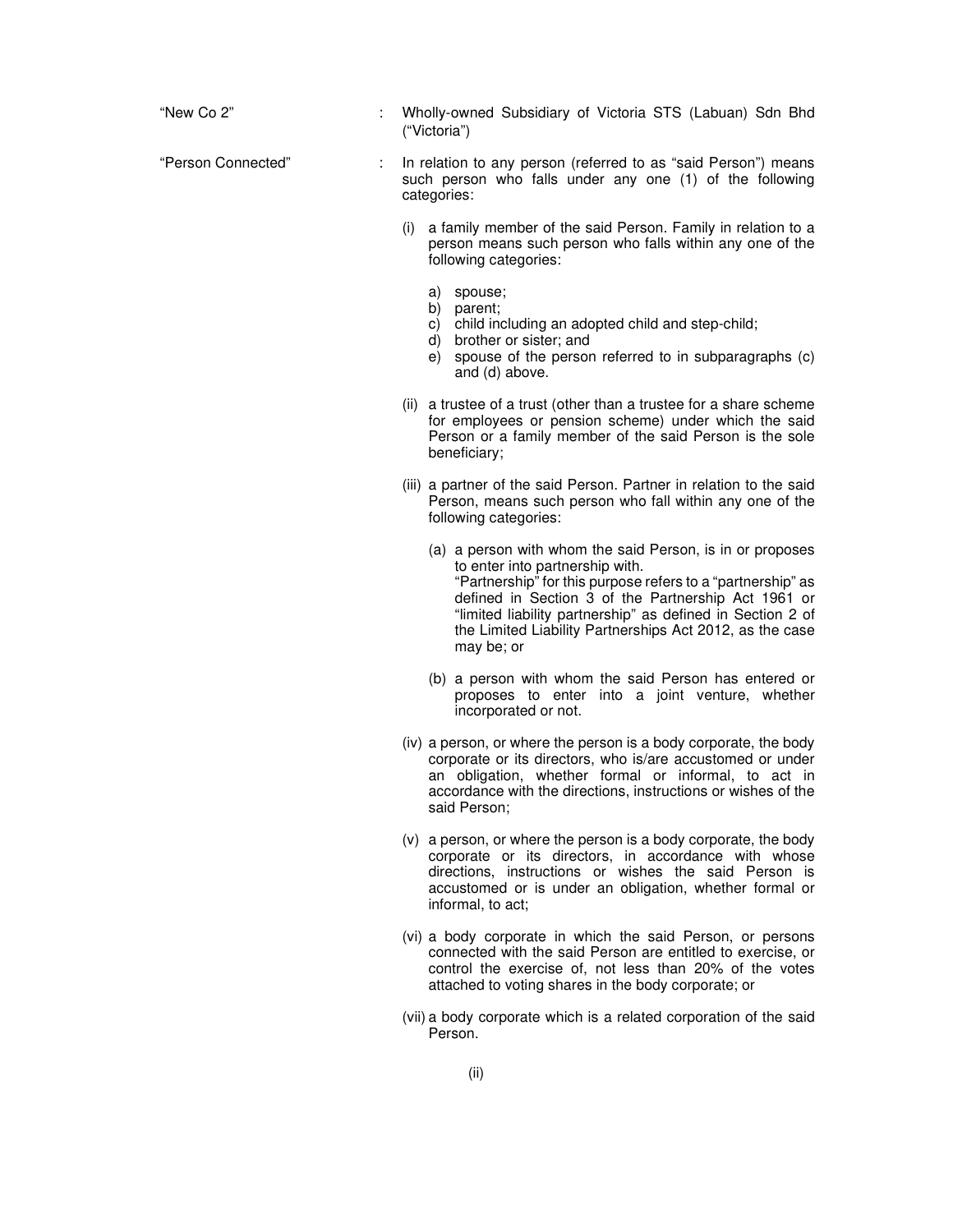| "Record of Depositors"                                |   | A record of securities holders established by Bursa<br>Depository under the Rules of Bursa Depository                                                                                                           |  |  |  |
|-------------------------------------------------------|---|-----------------------------------------------------------------------------------------------------------------------------------------------------------------------------------------------------------------|--|--|--|
| "Recurrent Related Party<br>Transaction(s)" or "RRPT" |   | Related Party Transaction(s) involving recurrent transactions<br>of a revenue or trading nature that are necessary for the day-<br>to-day operations and are in the ordinary course of business<br>of the Group |  |  |  |
| "Related Party(ies)"                                  |   | A Director, Major Shareholder or Person Connected to such<br>Director or Major Shareholder                                                                                                                      |  |  |  |
| "Related Party Transaction(s)"                        |   | Transaction(s) entered into by Straits Group which involve(s)<br>the interest, direct or indirect, of the Related Party(ies)                                                                                    |  |  |  |
| "RM" and "sen"                                        |   | Ringgit Malaysia and sen respectively                                                                                                                                                                           |  |  |  |
| "Rules of Bursa Depository"                           |   | Rules of Bursa Depository as issued pursuant to the<br>Securities Industry (Central Depositories) Act, 1991                                                                                                     |  |  |  |
| "Proposed<br>New<br>Shareholders'<br>Mandate"         | ÷ | Proposed New Shareholders' Mandate for RRPT of a<br>revenue or trading nature, the details of which are set out in<br>Section 3 of this Circular                                                                |  |  |  |
| "SGD" or "SGD cents"                                  |   | Singapore Dollar and cents respectively                                                                                                                                                                         |  |  |  |
| "Straits" or "Company"                                |   | Straits Energy Resources Berhad (formerly known as Straits<br>Inter Logistics Berhad)                                                                                                                           |  |  |  |
| "Straits Group" or "Group"                            |   | Straits and its subsidiaries                                                                                                                                                                                    |  |  |  |
| "Straits Share(s)" or "Share(s)"                      |   | Ordinary shares in the Company                                                                                                                                                                                  |  |  |  |
| "USD" or "US cents"                                   |   | United States Dollar and cents respectively                                                                                                                                                                     |  |  |  |

Words incorporating the singular shall, where applicable, include the plural and vice versa and words incorporating the masculine gender shall, where applicable, include the feminine and neuter genders and vice versa. Reference to persons shall include a corporation, unless otherwise specified.

Any references to "the Company" and "Straits" in this Circular are made to Straits, and all references to "the Group" and "Straits Group" are made to the Company and its subsidiary companies. All references to "we", "us" and "our" are made to the Company, save and where the context otherwise requires, shall include its subsidiaries.

All references to "you" in this Circular are to the shareholders of

Any reference in this Circular to any enactment is a reference to that enactment as for the time being amended or re-enacted. Any reference to a time of day in this Circular shall be a reference to Malaysian time, unless otherwise specified.

Any discrepancies in the tables included in this Circular between the amounts listed, the actual figures and the totals thereof are due to rounding.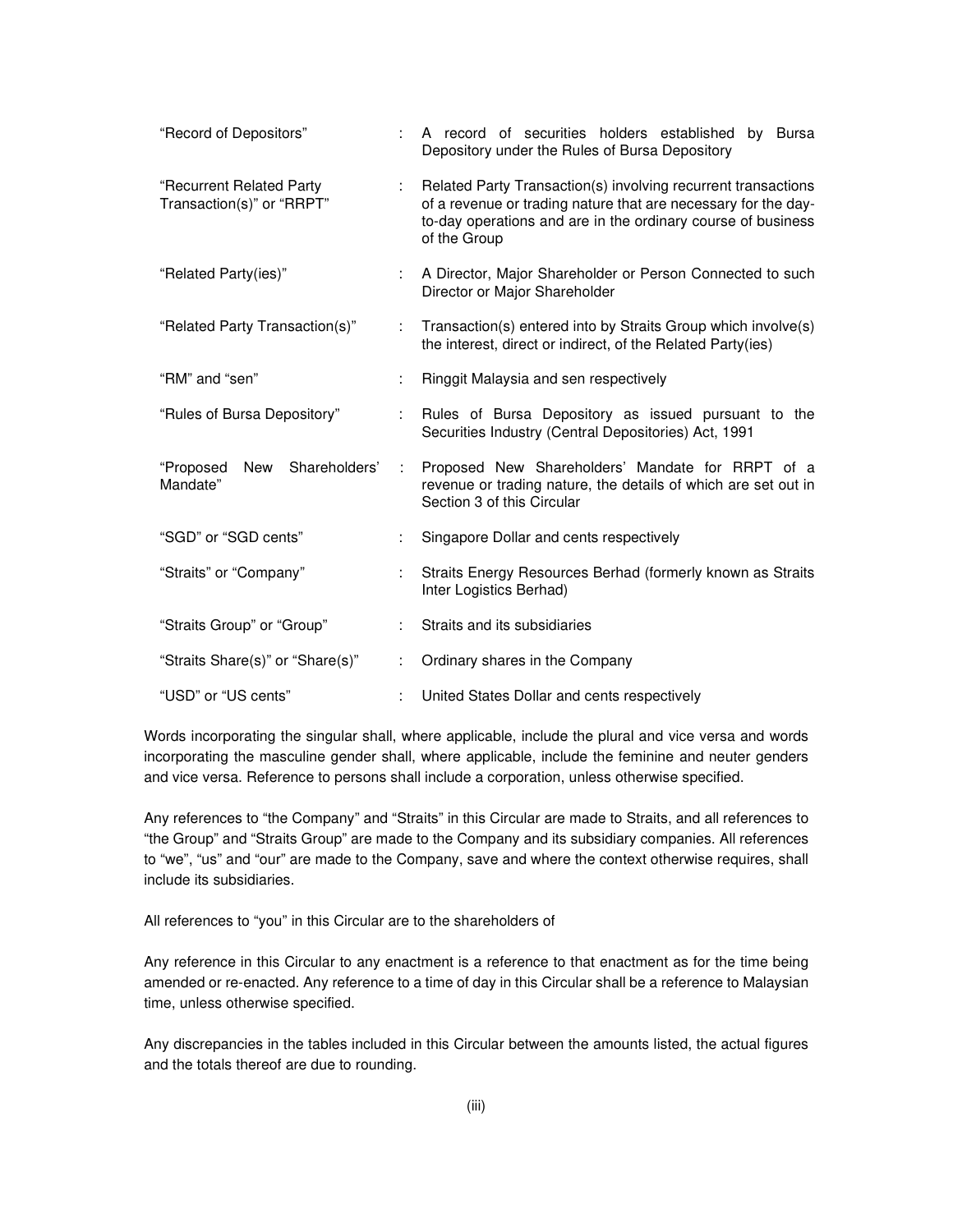# **TABLE OF CONTENTS**

## **LETTER TO THE SHAREHOLDERS CONTAINING:-**

|                |                                                                                | <b>PAGE</b> |
|----------------|--------------------------------------------------------------------------------|-------------|
| $\mathbf{1}$   | <b>INTRODUCTION</b>                                                            | 1           |
| 2.             | DETAILS OF THE PROPOSED NEW SHAREHOLDERS' MANDATE                              | 3           |
| 3 <sub>1</sub> | DETAILS OF THE NEW RECURRENT RELATED PARTY TRANSACTIONS                        | 9           |
|                | AND RELATED PARTIES                                                            |             |
| 4.             | REVIEW PROCEDURES IN RELATION TO RRPT                                          | 12          |
| 5 <sub>1</sub> | RATIONALE OF THE PROPOSED NEW SHAREHOLDERS' MANDATE                            | 14          |
| 6.             | EFFECTS OF THE PROPOSED NEW OF SHAREHOLDERS' MANDATE                           | 15          |
| 7 <sub>1</sub> | APPROVAL REQUIRED                                                              | 15          |
| 8.             | INTERESTS OF DIRECTORS, MAJOR SHAREHOLDERS AND/OR PERSONS<br>CONNECTED TO THEM | 15          |
| 9.             | DIRECTORS' STATEMENT AND RECOMMENDATION                                        | 16          |
| 10.            | AGM                                                                            | 16          |
|                | 11. FURTHER INFORMATION                                                        | 17          |
|                |                                                                                |             |

# **APPENDIX**

FURTHER INFORMATION **APPENDIX 1** 

# **[THE REST OF THIS PAGE IS INTENTIONALLY LEFT BLANK]**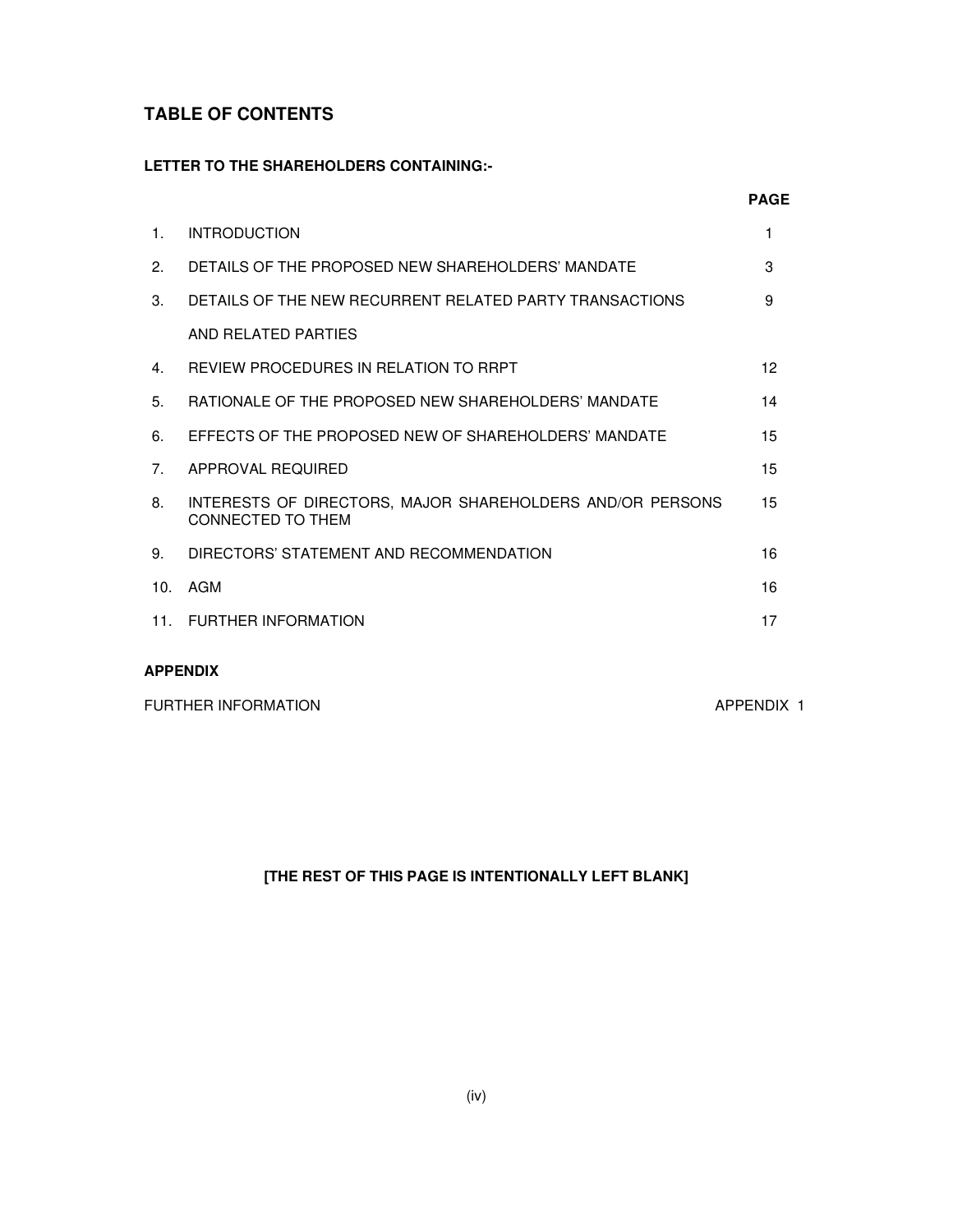

**(FORMERLY KNOWN AS STRAITS INTER LOGISTICS BERHAD)** 

Registration No.: 199601040053 (412406-T) (Incorporated in Malaysia)

**Registered Office:** 

No. 149A, 149B, 151B Persiaran Raja Muda Musa 42000 Port Klang Selangor Darul Ehsan

29 April, 2022

## **Board of Directors:**

- 1. Y.A.M Dato' Seri Tengku Baharuddin Ibni Almarhum Sultan Mahmud Al-Muktafi Billah Shah (Non-Independent Non-Executive Chairman)
- 2. Dato' Sri Ho Kam Choy (Group Managing Director)
- 3. Tan Sri Mohd Bakri Bin Mohd Zinin (Non-Independent Non-Executive Director)
- 4. Captain Tony Tan Han (Chen Han) (Executive Director)
- 5. Ho Fook Meng (Independent Non-Executive Director)
- 6. Leong Fook Heng (Independent Non-Executive Director)
- 7. Harison Binti Yusoff (Non-Independent Non-Executive Director)
- 8. Ho Hung Ming (Alternate Director to Tan Sri Mohd Bakri Bin Mohd Zinin)

## **To: Our Shareholders**

Dear Sir/Madam,

## **STRAITS ENERGY RESOURCES BERHAD (FORMERLY KNOWN AS STRAITS INTER LOGISTICS BERHAD)**

## **PROPOSED NEW SHAREHOLDERS' MANDATE FOR RECURRENT RELATED PARTY TRANSACTIONS OF A REVENUE OR TRADING NATURE \_\_\_\_\_\_\_\_\_\_\_\_\_\_\_\_\_\_\_\_\_\_\_\_\_\_\_\_\_\_\_\_\_\_\_\_\_\_\_\_\_\_\_\_\_\_\_\_\_\_\_\_\_\_\_\_\_\_\_\_\_\_\_\_\_\_\_\_\_\_\_\_\_\_\_\_\_\_\_\_\_**

## **1. INTRODUCTION**

On 18 April 2022, the Board of Directors of Straits ("the Board") announced that the Company proposes to seek the approval from its shareholders for a Proposed New Shareholders' Mandate in relation to recurrent related party transaction of a revenue or trading nature ("Proposed New Shareholders' Mandate") with the Related Party(ies) in the ordinary course of business which are necessary for the Group's day-to-day operations.

The purpose of this Circular is to provide you with the relevant information on the Proposed New Shareholders' Mandate as well as to seek your approval for the ordinary resolution pertaining to the Proposed New Shareholders' Mandate to be tabled at the forthcoming AGM.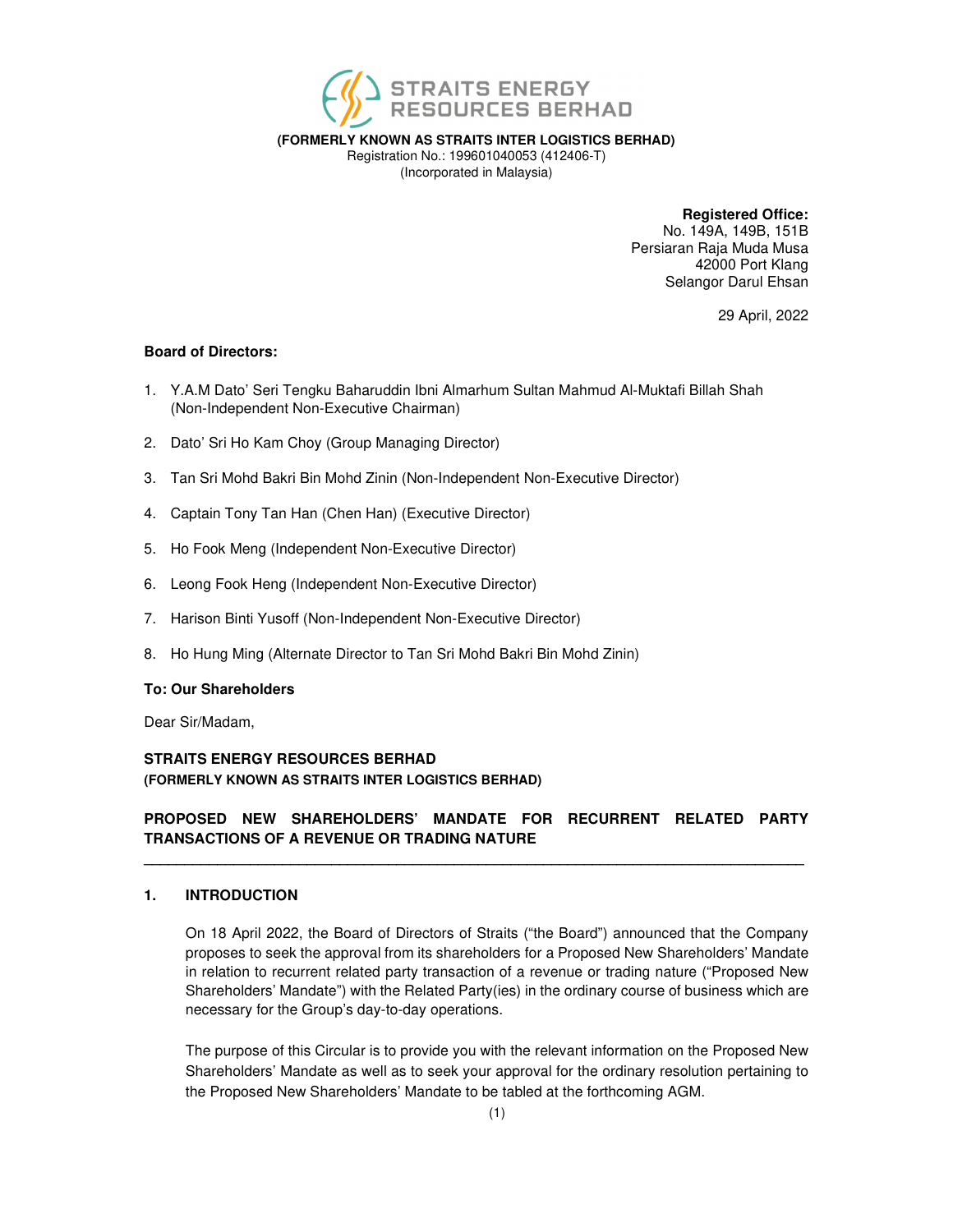The Twenty-Fifth (25th) AGM of the Company will be conducted on a fully virtual basis through live streaming and online meeting platform at TIIH Online provided by Tricor Investor & Issuing House Services Sdn Bhd in Malaysia via Remote Participation and Electronic Voting ("**RPV**") facilities at https://tiih.online on **Thursday, 23 June 2022 at 10.00 a.m** or at any adjournment thereof. The Notice of AGM together with the Proxy Form, are enclosed in the 2021 Annual Report of the Company.

**YOU ARE ADVISED TO READ AND CAREFULLY CONSIDER THE CONTENTS OF THIS CIRCULAR BEFORE VOTING ON THE RESOLUTION PERTAINING TO THE PROPOSED NEW SHAREHOLDERS' MANDATE TO BE TABLED AT THE COMPANY'S 25TH AGM.** 

## **[THE REST OF THIS PAGE IS INTENTIONALLY LEFT BLANK)**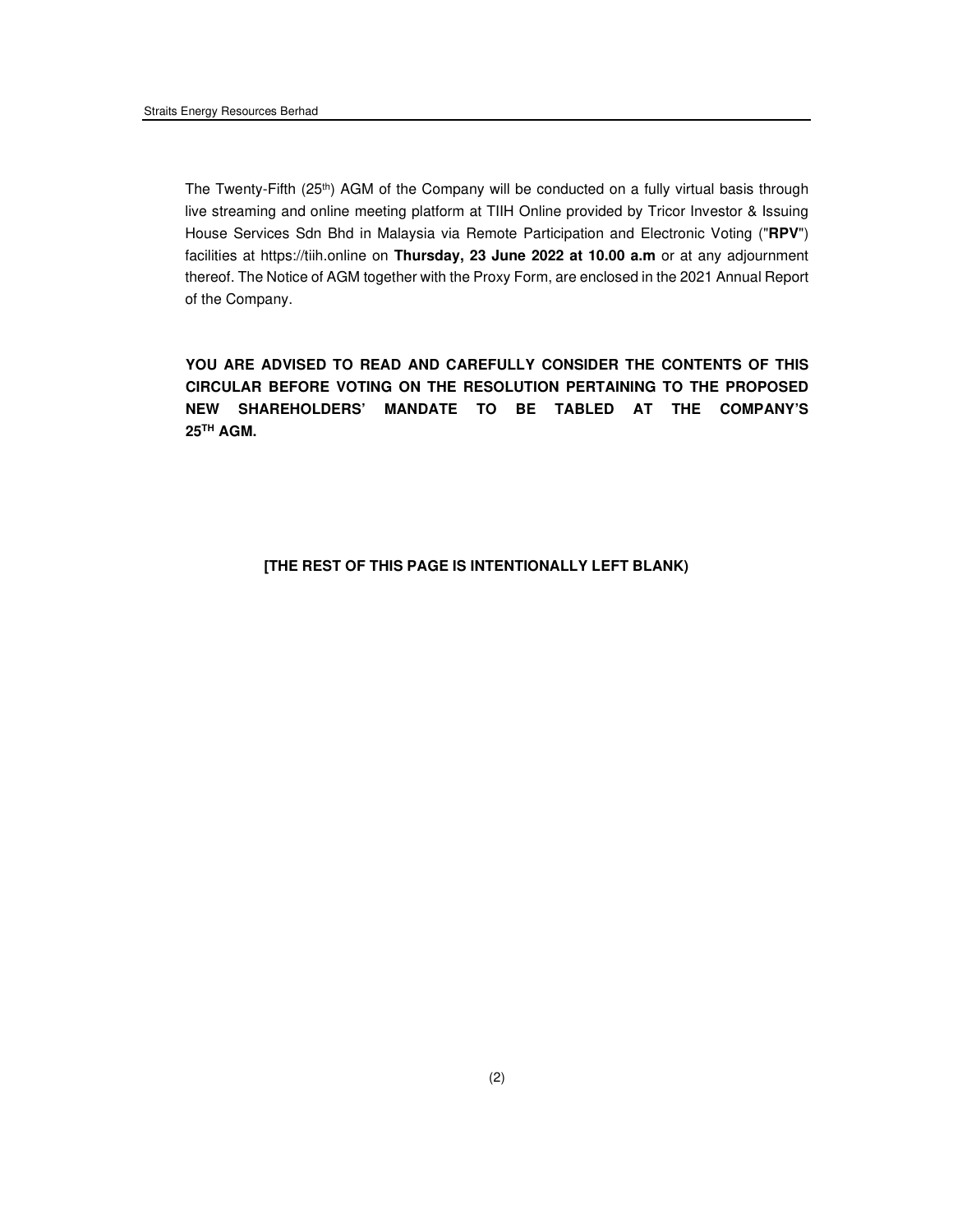#### **2. DETAILS OF THE PROPOSED NEW SHAREHOLDERS' MANDATE**

#### **2.1 Provisions under the Listing Requirements**

- (i) Pursuant to Paragraph 10.09(2) of Chapter 10 of the Listing Requirement, a listed issuer may seek shareholders' mandate in respect of RRPT subject to the following:
	- (a) the transactions are in the ordinary course of business and are on the terms not more favourable to the related party than those generally available to the public;
	- (b) the shareholders' mandate is subject to annual renewal and disclosure is made in the annual report of the aggregate value of transactions conducted pursuant to the shareholders' mandate during the financial year where the aggregate value is equal to or more than the threshold below in relation to a listed issuer with a share capital of more than RM60 million:-
		- (i) the consideration, value of the assets, capital outlay or costs of the RRPT is RM1.0 million or more; or
		- (ii) any one of the percentage ratios of such RRPT is 1% or more,

whichever is the higher;

- (c) the listed issuer to issue circular to shareholders in relation to the shareholders' mandate and it must include information as may be prescribed by Bursa Securities, together with a checklist showing compliance with such information when submitting to Bursa Securities;
- (d) in a meeting to obtain Shareholders' Mandate, the interested director, interested major shareholder or interested person connected with a director or major shareholder; and where it involves the interest of an interested person connected with a director or major shareholder, such director or major shareholder, must not vote on the resolution approving the transactions. An interested director or interested major shareholder must ensure that persons connected with him abstain from voting on the resolution approving the transactions; and
- (e) the listed issuer immediately announces to Bursa Securities when the actual value of a RRPT entered into by the listed issuer, exceeds the estimated value of the RRPT disclosed in the circular by ten percent (10%) or more and it must include the information as may be prescribed by Bursa Securities in its announcement.
- (ii) Transactions entered into between a listed issuer (or any of its wholly-owned subsidiaries) and its wholly-owned subsidiary are excluded from the requirements of Part E of Chapter 10 of the Listing Requirement.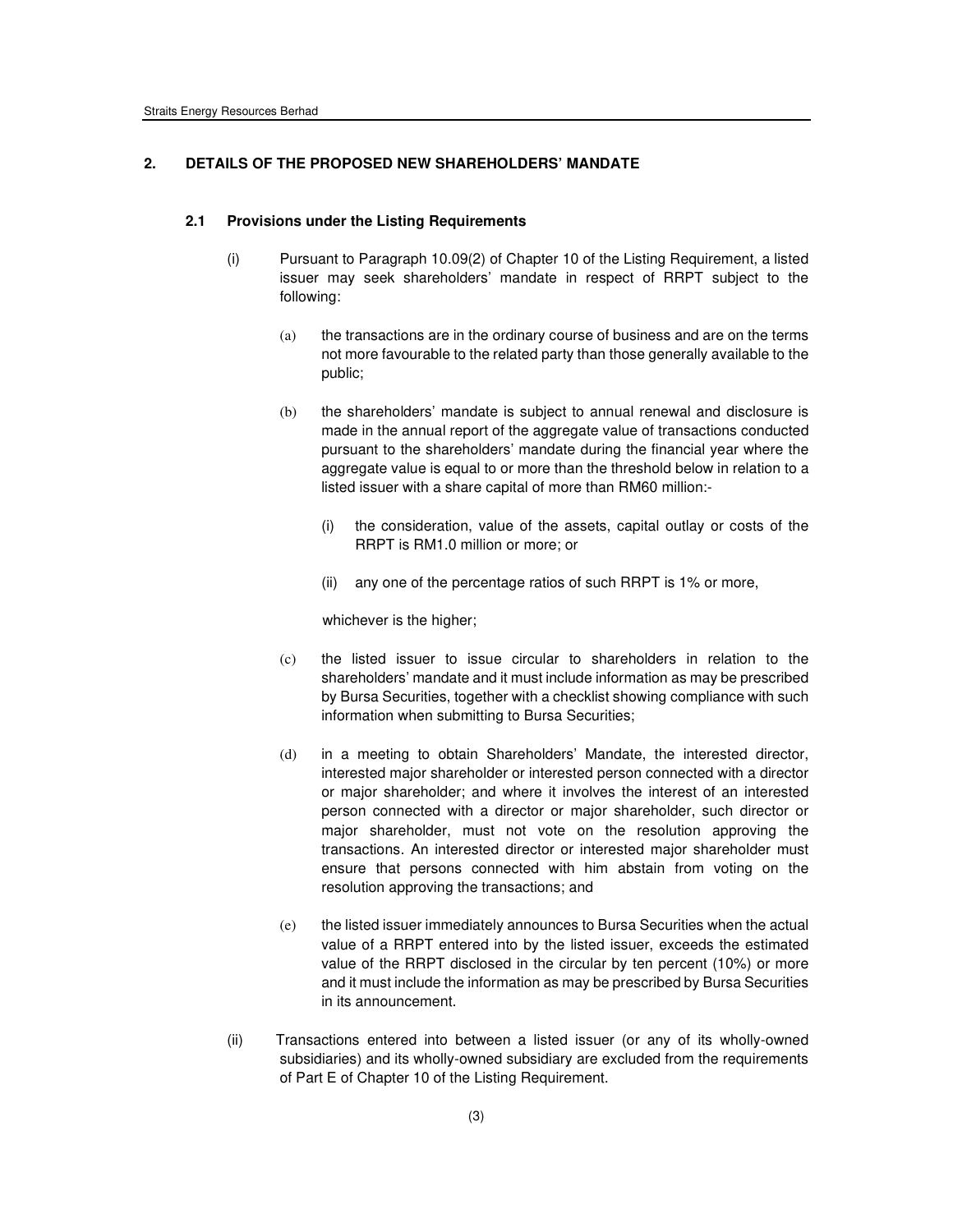(iii) Where the Company has procured its Shareholders' Mandate pursuant to the Listing Requirement, the provisions of Rule 10.08, Part E of Chapter 10 of the Listing Requirements shall not apply to the RRPT which are comprised in the Shareholders' Mandate during the period of validity of the Shareholders' Mandate.

#### **2.2 Validity of the Proposed New Shareholders' Mandate**

It is envisaged that in the normal course of the Group's operations, transactions of revenue or trading nature between companies in the Straits Group and the Related Parties are likely to occur, and which are necessary for its day-to-day operations. In this respect, the Company is seeking approval from the shareholders for the Proposed New Shareholders' Mandate which will allow the Group, in their ordinary course of business, to enter into the category of Recurrent Related Party Transactions disclosed in Section 3 of this Circular with the Related Parties, provided such transactions are made at arms' length, on the Group's normal commercial terms and on terms not more favourable to the Related Parties than those generally available to the public and are not to the detriment of the minority shareholders of the Company.

The Propose New Shareholders' Mandate, if approved by our shareholders at the forthcoming AGM, shall take effect from the date of passing of the resolution proposed at the forthcoming AGM and will continue to be in force until:

- (a) the conclusion of the next AGM of the Company, at which time the mandate will lapse, unless the mandate is renewed by a resolution passed at that meeting;
- (b) the expiration of the period within which the next AGM of the Company after the date it is required to be held pursuant to Section 340(2) of the Act (but shall not extend to such extension as may be allowed pursuant to Section 340(4) of the Act; or
- (c) revoked or varied by resolution passed by the shareholders in general meeting,

whichever is the earlier.

#### **2.3 Disclosure in annual report**

Disclosure will be made in the Company's annual report in accordance with Paragraph 3.1.5 of Guidance Note 8 of the Listing Requirements, which requires a breakdown of the aggregate value of the Recurrent Related Party Transactions made during the financial year pursuant to the Proposed New Shareholders' Mandate based on the following information:

- (a) type of Recurrent Related Party Transactions made; and
- (b) names of the Related Parties involved in each type of the Recurrent Related Party Transaction made and their relationship with the Company.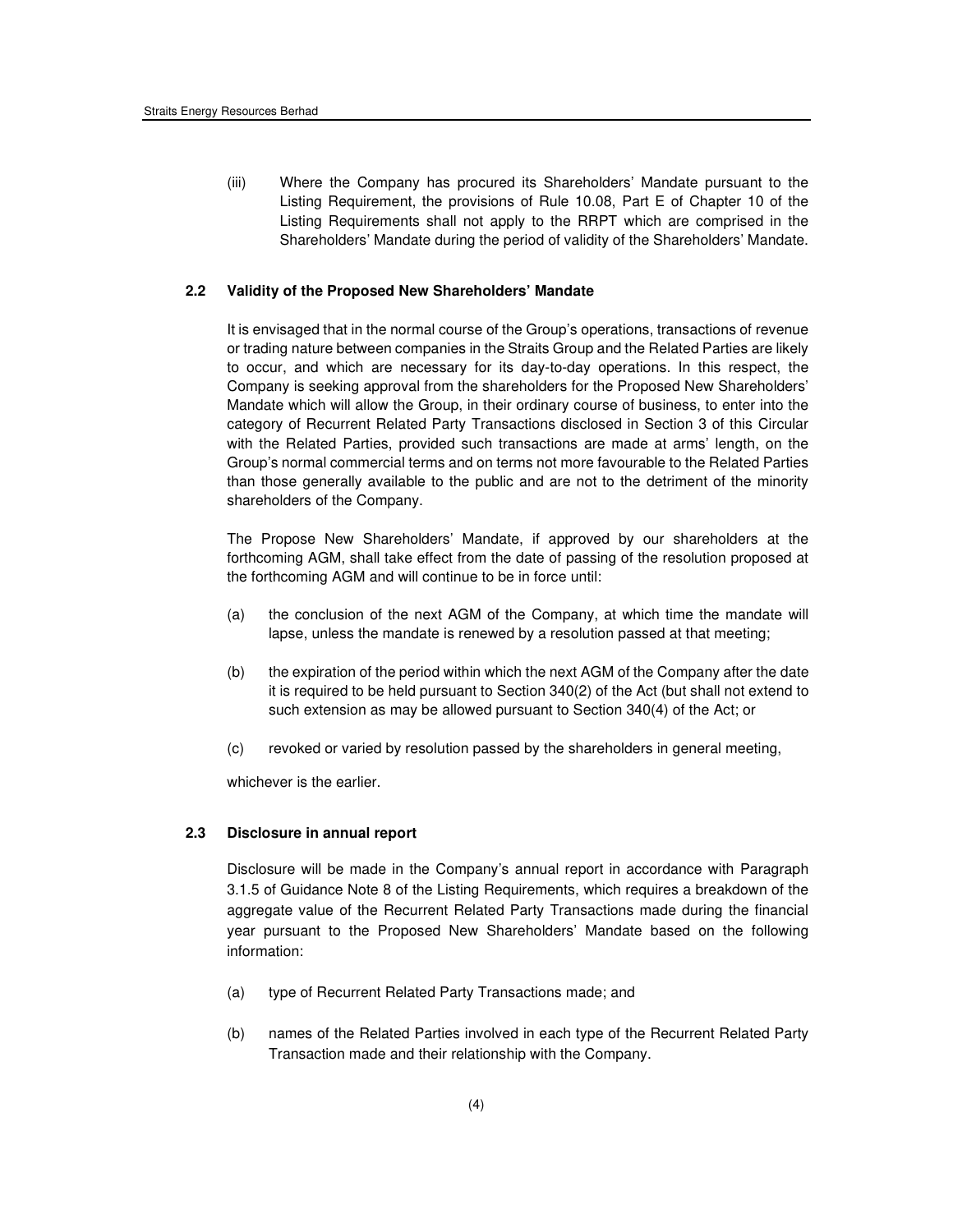### **2.4 Classes of Related Parties**

The Proposed New Shareholders' Mandate will apply to the following classes of Related Parties:

- (a) Directors;
- (b) Major Shareholders; and
- (c) Persons Connected with the Directors and/or Major Shareholders.

## **2.5 Straits Group – Principal Business Activities**

 The Company is principally engaged in investment holding activities and the provision of management services and the principal activities of the Subsidiaries/Associates are as follows:-

| <b>Companies</b>                                  | <b>Effective</b><br><b>Equity Interest</b> | <b>Principal activities</b>                                                                                     |  |  |  |
|---------------------------------------------------|--------------------------------------------|-----------------------------------------------------------------------------------------------------------------|--|--|--|
| <b>Subsidiaries</b>                               |                                            |                                                                                                                 |  |  |  |
| Quest Technology Sdn Bhd                          | 100%                                       | Provision of oil trading.                                                                                       |  |  |  |
| Raya Consumable Sdn Bhd                           | 100%                                       | Provision of oil trading.                                                                                       |  |  |  |
| Selatan Bunker (M) Sdn Bhd                        | 51%                                        | Provision<br>οf<br>oil<br>trading<br>and<br>bunkering services for marine fuel<br>and petroleum based products. |  |  |  |
| Pan Management Services Ltd                       | 100%                                       | Provision of management services                                                                                |  |  |  |
| <b>TMD Straits Ltd</b>                            | 100%                                       | Provision<br>οf<br>chartering<br>vessel<br>services.                                                            |  |  |  |
| <b>TMD Sturgeon Ltd</b>                           | 100%                                       | Provision<br>οf<br>chartering<br>vessel<br>services.                                                            |  |  |  |
| Straits Port Management Sdn Bhd<br>("SPM")        | 100%                                       | <b>Investment Holding</b>                                                                                       |  |  |  |
| Straits Alliance Transport Sdn Bhd<br>("SAT")     | 70%                                        | Inland transportation services.                                                                                 |  |  |  |
| *Straits Marine Fuels & Energy<br>Sdn Bhd ("SMF") | 85.2%                                      | Provision of oil trading.                                                                                       |  |  |  |
| Straits Bulkers Maritime Sdn Bhd                  | 100%                                       | Investment Holding                                                                                              |  |  |  |
| Straits Marine Services Pte Ltd<br>("SMS")        | 51%                                        | Provision<br>ship<br>οf<br>management<br>services                                                               |  |  |  |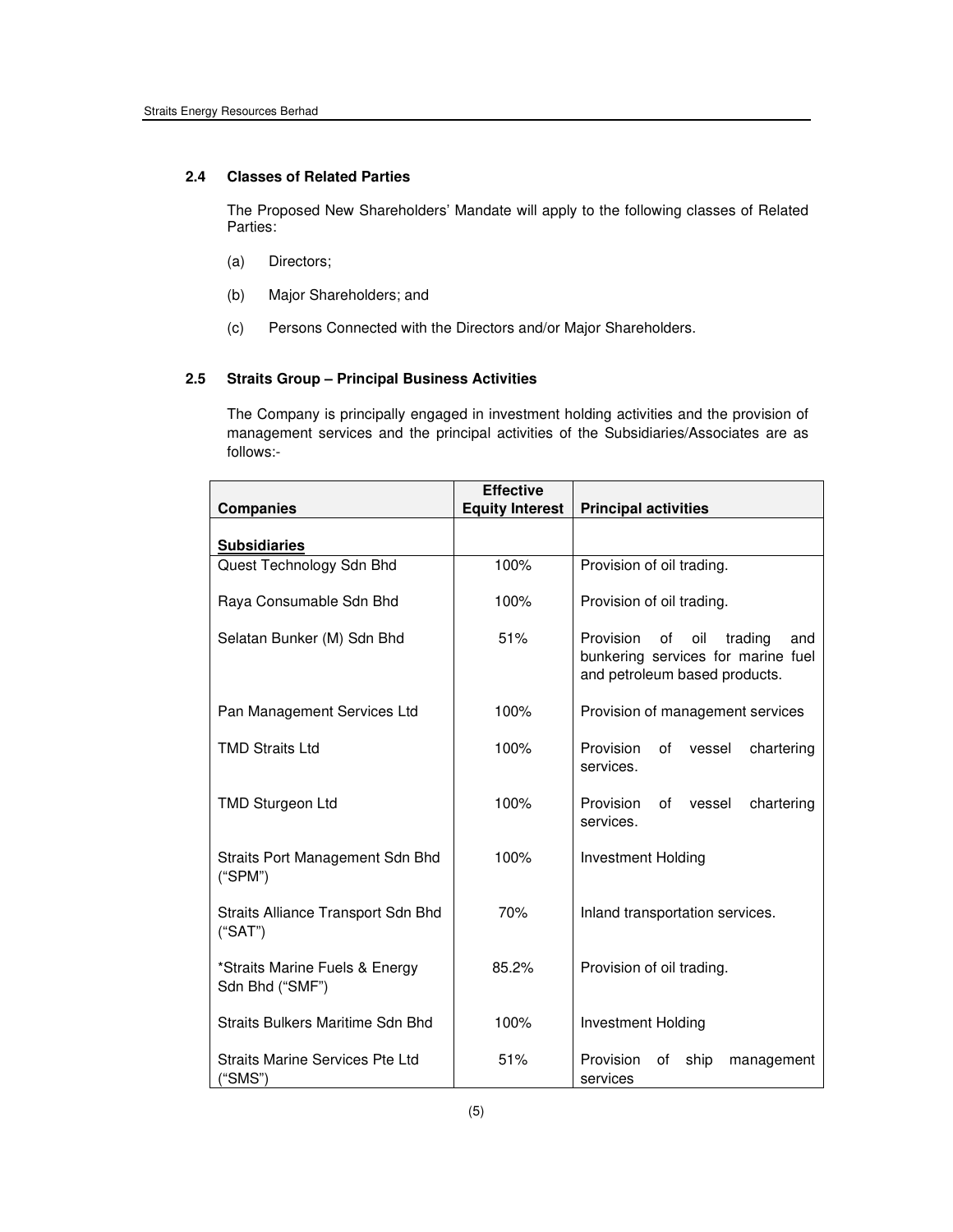| <b>Companies</b>                                | <b>Effective</b><br><b>Equity Interest</b> | <b>Principal activities</b>                                                                                                          |
|-------------------------------------------------|--------------------------------------------|--------------------------------------------------------------------------------------------------------------------------------------|
| <b>Subsidiaries</b>                             |                                            |                                                                                                                                      |
| Tumpuan Megah Development Sdn<br>Bhd ("TMD")    | 70%                                        | Provision of bunkering services for<br>marine fuel and petroleum based<br>products.                                                  |
| Cavalla Asia Ltd                                | 100%<br>owned by TMD                       | Provision<br>οf<br>vessel<br>chartering<br>services                                                                                  |
| Dolphin Asia Ltd                                | 100%<br>owned by TMD                       | Provision<br>of<br>vessel<br>chartering<br>services                                                                                  |
| Escolar Asia Ltd                                | 100%<br>owned by TMD                       | Provision<br>of<br>vessel<br>chartering<br>services                                                                                  |
| Phoenix Asia Ltd                                | 100%<br>owned by TMD                       | Provision<br>0f<br>vessel<br>chartering<br>services                                                                                  |
| Oscar Asia Ltd                                  | 100%<br>owned by TMD                       | Provision<br>of<br>vessel<br>chartering<br>services                                                                                  |
| S <sub>3</sub> Asia Ltd                         | 100%<br>owned by TMD                       | Provision<br>of<br>vessel<br>chartering<br>services                                                                                  |
| Fajar Maritime and Logistics Sdn<br>Bhd ("FML") | 60% owned by<br><b>SPM</b>                 | Investment Holding                                                                                                                   |
| Victoria STS (Labuan) Sdn Bhd<br>("Victoria")   | 70% owned by<br><b>FML</b>                 | Oil and gas, logistics and marine<br>service provider                                                                                |
| Straits Maritime Services Pte Ltd               | 100% owned<br>by SMS                       | services,<br>Shipping<br>provision<br>οf<br>general cleaning services (excluding<br>household cleaning) and disinfecting<br>services |
| Victoria 1 Limited                              | 100% owned<br>by Victoria                  | Investment Holding                                                                                                                   |
| Victoria 2 Limited                              | 100% owned<br>by Victoria                  | Investment Holding                                                                                                                   |
| Straits Alliance Tech Sdn Bhd                   | 100% owned<br>by SAT                       | Traders of trucks and automotive<br>spare parts and service station for<br>trucks and motor vehicles                                 |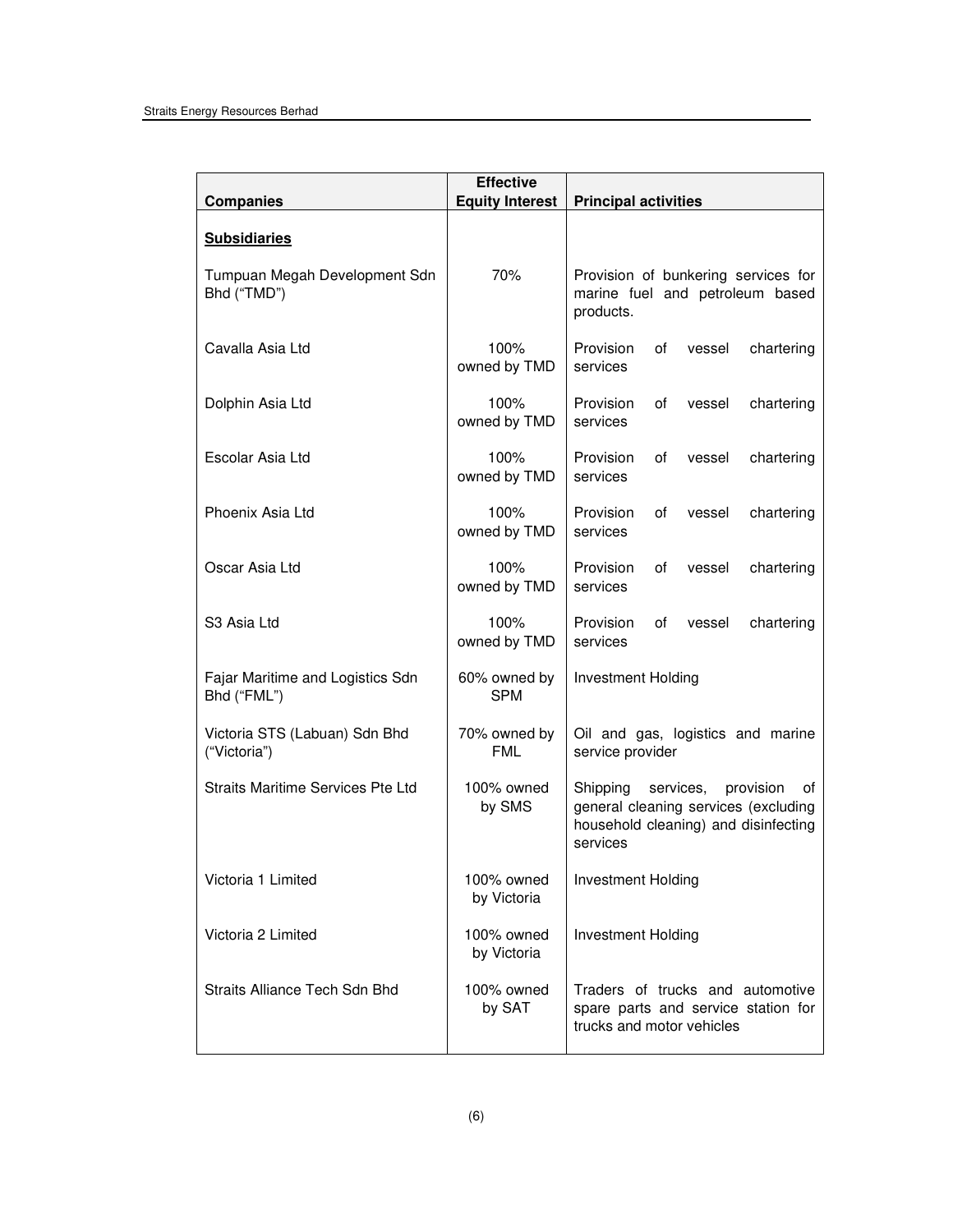| <b>Companies</b>                                       | <b>Effective Equity</b><br><b>Interest</b> | <b>Principal activities</b>                                                                                                                                             |
|--------------------------------------------------------|--------------------------------------------|-------------------------------------------------------------------------------------------------------------------------------------------------------------------------|
| <b>Subsidiaries</b>                                    |                                            |                                                                                                                                                                         |
| Megah Port Management Sdn Bhd                          | 51% owned by<br><b>SPM</b>                 | Port<br>facility<br>operation<br>and<br>management services                                                                                                             |
| SMF Begonia Ltd                                        | 100% owned by<br><b>SMF</b>                | Provision of vessel chartering services                                                                                                                                 |
| SMF Ixora Ltd                                          | 100% owned by<br><b>SMF</b>                | Provision of vessel chartering services                                                                                                                                 |
| <b>SMF Omura Ltd</b>                                   | 100% owned by<br><b>SMF</b>                | Provision of vessel chartering services                                                                                                                                 |
| SMF Beluga Ltd                                         | 51% owned by<br><b>SMF</b>                 | Provision of vessel chartering services                                                                                                                                 |
| <b>SMF Eden Maritime Ltd</b>                           | 100% owned by<br><b>SMF</b>                | Provision of vessel chartering services                                                                                                                                 |
| Sierra Pioneer Marine Ltd                              | 51% owned by<br><b>SMF</b>                 | Provision of vessel chartering services                                                                                                                                 |
| Katsu Pioneer Marine Ltd                               | 51% owned by<br><b>SMF</b>                 | Provision of vessel chartering services                                                                                                                                 |
| <b>Straits Technology Solutions Sdn</b><br>Bhd ("STS") | 75%                                        | <b>Investment Holding</b>                                                                                                                                               |
| <b>Straits CommNet Solutions Sdn</b><br><b>Bhd</b>     | 70% owned by<br><b>STS</b>                 | Provide solutions, dealing with all<br>kinds of products and services in<br>telecommunication from infrastructure,<br>networking, maintenance, software<br>and hardware |
| Sinar Maju Logistik Sdn Bhd<br>("SML")                 | 90%                                        | Shipping agency and related services                                                                                                                                    |
| Sinar Maju Marin Sdn. Bhd.<br>("SMM")                  | 100% owned by<br>SML                       | Ferrying<br>passengers,<br>transporting<br>cargo and ship parts overseas and<br>coastal waters as well as providing<br>garbage disposal services for vessels            |
| <b>Associate Company</b>                               |                                            |                                                                                                                                                                         |
| Banle International Group Limited<br>("BIG")           | 38%                                        | Investment Holding                                                                                                                                                      |
| Banle Energy International Limited<br>("Banle")        | 100% owned by<br>BIG                       | Provision of oil trading for marine fuel<br>and petroleum based products                                                                                                |
| Reliance (China) Limited                               | 100% owned by<br>Banle                     | <b>Investment Holding</b>                                                                                                                                               |

\* The equity interests held through TMD is 18.2%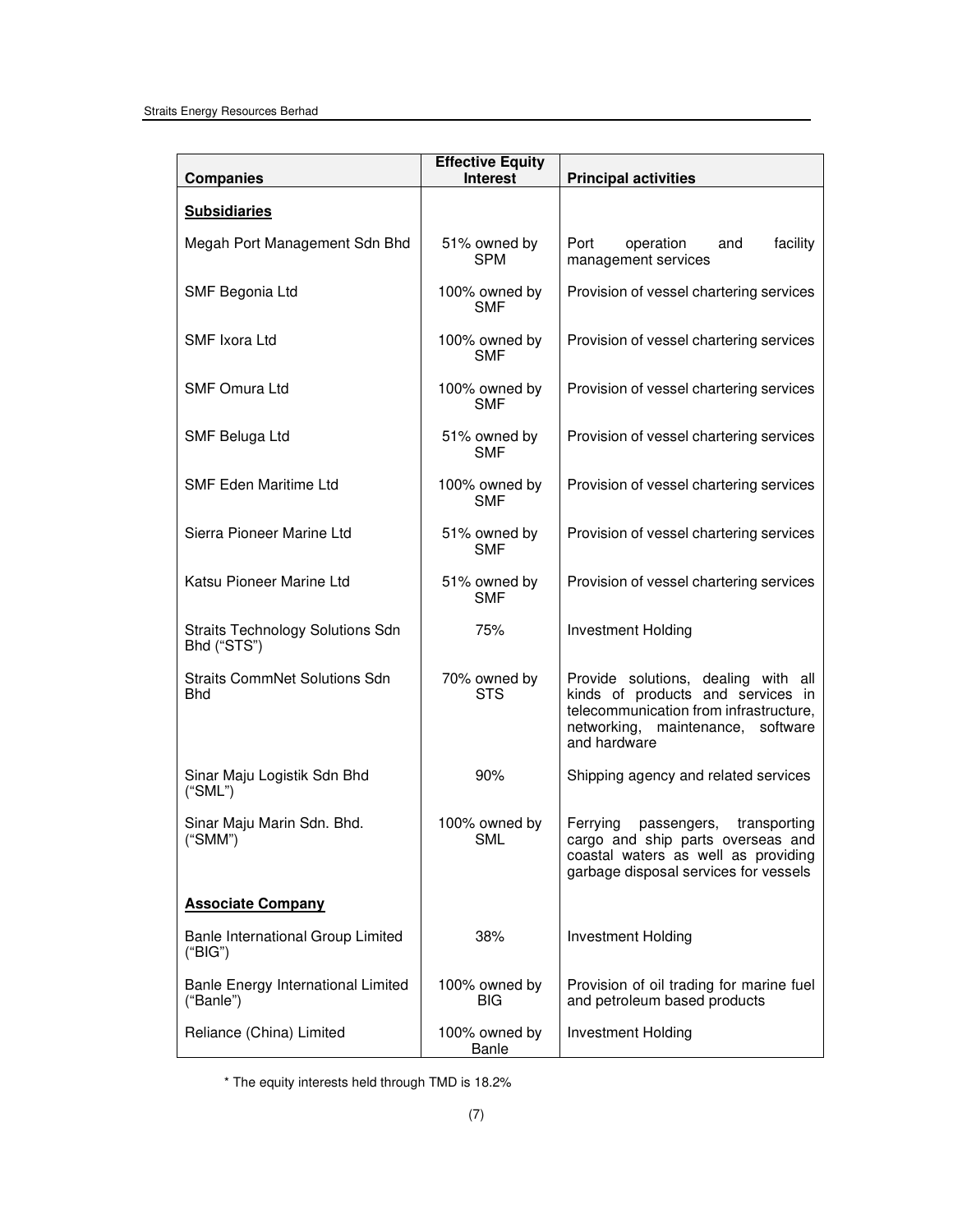It is anticipated that Straits Group would in the normal course of business will enter into transactions with the Related Parties, details of which are set out in Section 3 of this Circular.

 It is likely that such transactions will occur with some degree of frequency and could arise at any time.

 The Board proposes to seek the Shareholders' approval for the Proposed New Shareholders' Mandate for the Group to enter into transactions in the normal course of business within the classes of Related Parties set out in Section 2.4 of this Circular, provided such transactions are entered into at arm's length on transaction prices and on normal commercial terms which are not more favourable to the Related Parties than those generally available to the public and are not to the detriment of the minority shareholders.

 Such mandate will enable the Group to enter into RRPTs without necessity, in most instances, to make the otherwise required announcement or to convene meetings in order to procure specific prior approval of its Shareholders. The RRPT will also be subject to the review procedures set out in Section 4 of this Circular.

## **[THE REST OF THIS PAGE IS INTENTIONALLY LEFT BLANK]**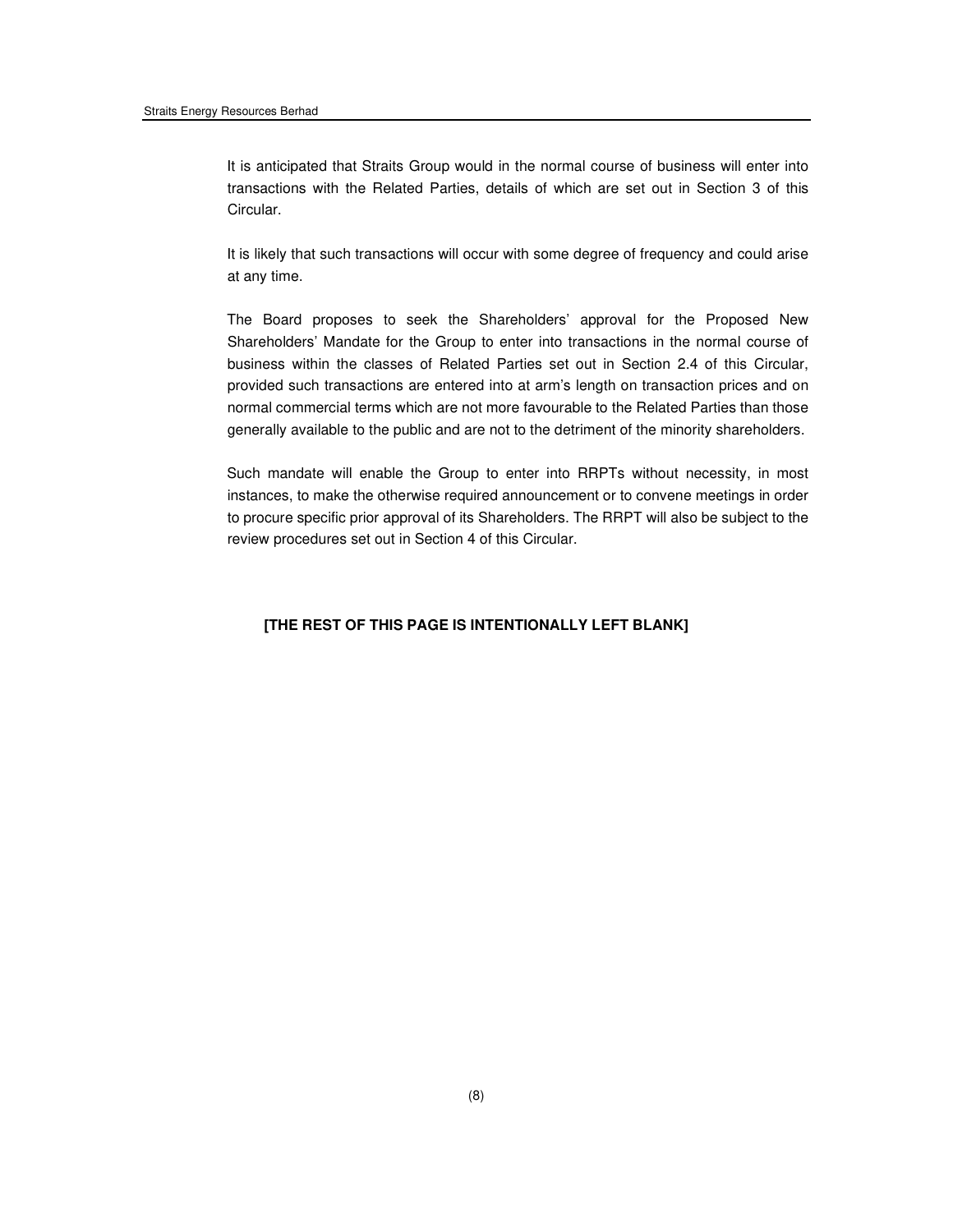## **3. DETAILS OF THE NEW RRPT AND THE RELATED PARTIES**

The Proposed New Shareholders' Mandate shall include the following new RRPTs to be undertaken by the Straits Group together with the transaction values indicated as follows:

| <b>No</b>      | <b>Transaction</b>                                                                                                                                                                                                                                                                                                                                                                                                                                                                                                                                  |    | <b>Provider</b> | Recipient          | <b>Estimated value from</b><br>forthcoming AGM on 23<br>June 2022 to the next AGM<br>(RM) | <b>Interested Directors, Major</b><br><b>Shareholders and Persons</b><br><b>Connected to Directors and Major</b><br><b>Shareholder</b>                                                        |
|----------------|-----------------------------------------------------------------------------------------------------------------------------------------------------------------------------------------------------------------------------------------------------------------------------------------------------------------------------------------------------------------------------------------------------------------------------------------------------------------------------------------------------------------------------------------------------|----|-----------------|--------------------|-------------------------------------------------------------------------------------------|-----------------------------------------------------------------------------------------------------------------------------------------------------------------------------------------------|
| $\mathbf{1}$ . | Provision of Ship &<br>Marine<br>Services<br>Management<br>and<br><b>Services</b><br>which<br>Shipping<br>includes:-<br>Scheduling vessel for their<br>(i)<br>dry-docking,<br>repair<br>&<br>maintenance work.<br>Application, monitoring and<br>(ii)<br>renewal of vessel permit<br>and licenses.<br>Recruitment and managing<br>(iii)<br>crew on board.<br>(iv)<br>Sourcing for vessel parts<br>and equipment.<br>Clearing<br>(v)<br>vessels<br>for<br>movement in and out port<br>Pilotage and tug services<br>(vi)<br>Mooring services<br>(vii) | a) | <b>SMS</b>      | Victoria           | 5,504,000                                                                                 | Capt Tony Tan Han (Chen Han) is<br>$\bullet$<br>a Director in SMS and an Indirect<br>Major Shareholder of SMS. He is<br>also a Shareholder and<br>an<br><b>Executive Director of Straits.</b> |
|                |                                                                                                                                                                                                                                                                                                                                                                                                                                                                                                                                                     |    |                 | <b>Balance c/f</b> | 5,504,000                                                                                 |                                                                                                                                                                                               |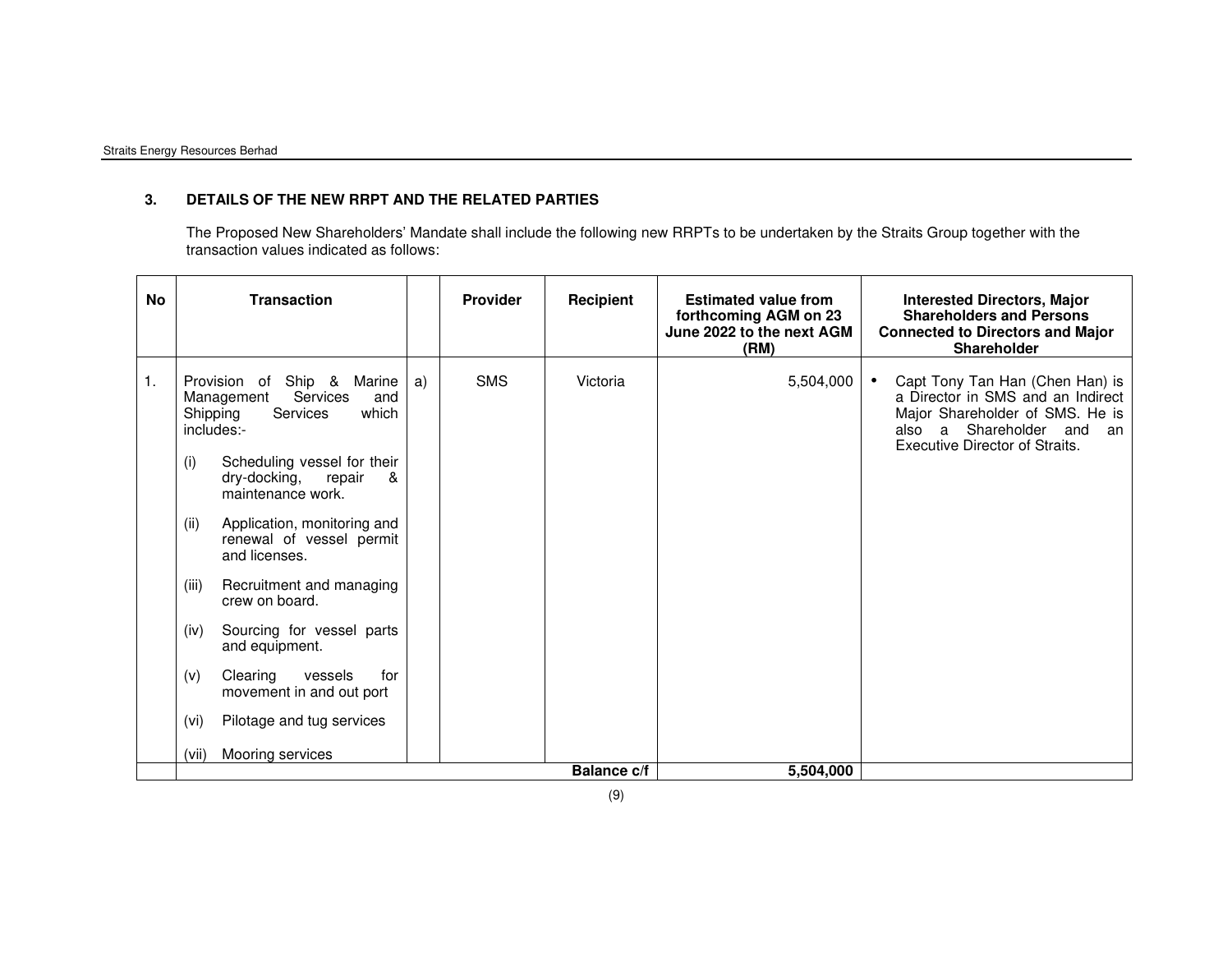## Straits Energy Resources Berhad

| No | <b>Transaction</b>                                                                                                                                       |              | Provider   | Recipient          | <b>Estimated value from</b><br>forthcoming AGM on<br>23 June 2022 to the<br>next AGM<br>(RM) | <b>Interested Directors, Major</b><br><b>Shareholders and Persons</b><br><b>Connected to Directors and</b><br><b>Major Shareholder</b> |
|----|----------------------------------------------------------------------------------------------------------------------------------------------------------|--------------|------------|--------------------|----------------------------------------------------------------------------------------------|----------------------------------------------------------------------------------------------------------------------------------------|
|    |                                                                                                                                                          |              |            | <b>Balance b/f</b> | 5,504,000                                                                                    |                                                                                                                                        |
| 2. | Ship & Marine Management<br>and Handling Services which                                                                                                  | a)           | <b>SMS</b> | Victoria 1 Limited | 924,000                                                                                      | Capt Tony Tan Han (Chen Han)<br>is a Director in SMS and an                                                                            |
|    | includes:-                                                                                                                                               | b)           | <b>SMS</b> | Victoria 2 Limited | 1,386,000                                                                                    | Indirect Major Shareholder of<br>SMS. He is also a Shareholder                                                                         |
|    | (i)<br>Scheduling vessel for<br>their dry-docking, repair                                                                                                | C)           | <b>SMS</b> | New Co 1           | 2,079,000                                                                                    | and an Executive Director of<br>Straits.                                                                                               |
|    | & maintenance work.                                                                                                                                      | $\mathsf{d}$ | <b>SMS</b> | New Co 2           | 1,386,000                                                                                    |                                                                                                                                        |
|    | (ii)<br>Application, monitoring<br>and renewal of vessel<br>permit and licenses.                                                                         |              |            |                    |                                                                                              |                                                                                                                                        |
|    | (iii)<br>Recruitment, managing<br>& placement of crew on<br>board.                                                                                       |              |            |                    |                                                                                              |                                                                                                                                        |
|    | (iv)<br>Sourcing of vessel parts<br>& supplies such as<br>generator, main engine<br>parts, turbo paint, lub oil,<br>Turbocharger,<br>Generator Parts etc |              |            |                    |                                                                                              |                                                                                                                                        |
|    |                                                                                                                                                          |              |            | <b>Balance c/f</b> | 11,279,000                                                                                   |                                                                                                                                        |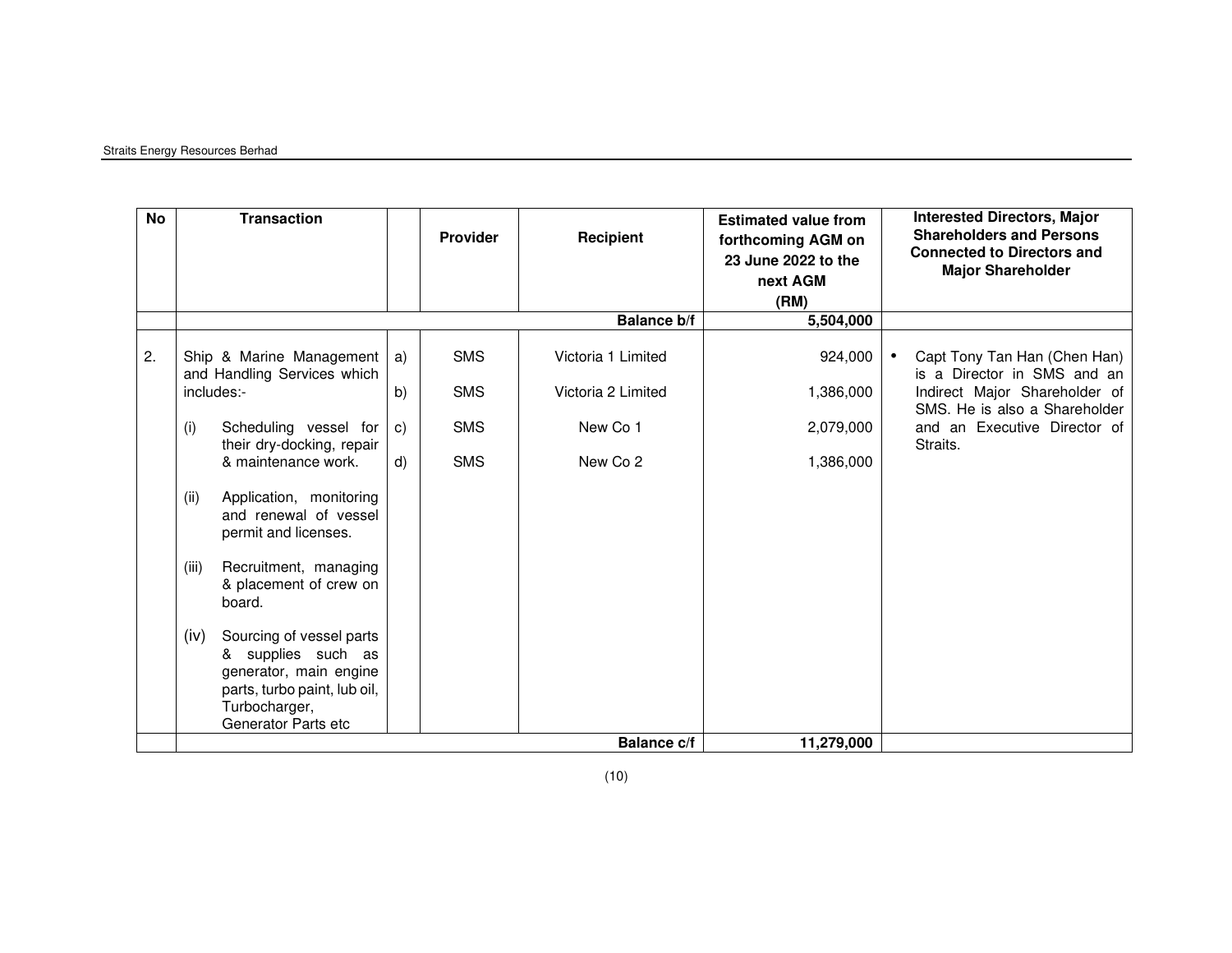#### Straits Energy Resources Berhad

| No. | Transaction                                                                                                                                                                                     |    | <b>Provider</b> | <b>Recipient</b>   | <b>Estimated value from</b><br>forthcoming AGM on<br>23 June 2022 to the<br>next AGM<br>(RM) | <b>Major</b><br>Interested<br>Directors,<br><b>Shareholders</b><br><b>Persons</b><br>and<br>Connected to Directors and Major<br><b>Shareholder</b>                                           |
|-----|-------------------------------------------------------------------------------------------------------------------------------------------------------------------------------------------------|----|-----------------|--------------------|----------------------------------------------------------------------------------------------|----------------------------------------------------------------------------------------------------------------------------------------------------------------------------------------------|
|     |                                                                                                                                                                                                 |    |                 | <b>Balance c/f</b> | 11,279,000                                                                                   |                                                                                                                                                                                              |
| 3.  | Provision<br>Shipping<br><b>Services</b><br>which includes:-<br>(i)<br>Clearing<br>vessels<br>for<br>movement in and out port<br>(ii)<br>Pilotage and tug services<br>(iii)<br>Mooring services | a) | <b>SMS</b>      | <b>TMD</b>         | 3,274,000                                                                                    | Capt Tony Tan Han (Chen Han) is<br>$\bullet$<br>a Director in SMS and an Indirect<br>Major Shareholder of SMS. He is<br>a Shareholder<br>also<br>and<br>an<br>Executive Director of Straits. |
| 4.  | Provision of management<br>services which include providing<br>finance & accounting support,<br>human resource, internal audit<br>and corporate finance support                                 | a) | <b>Straits</b>  | <b>SML</b>         | 396,000                                                                                      | Tan Sri Mohd Bakri is a Director<br>$\bullet$<br>and Shareholder in SML. He is also<br>a Non-Independent Non-Executive<br>Director of Straits.                                               |
|     |                                                                                                                                                                                                 |    |                 | <b>Total</b>       | 14,949,000                                                                                   |                                                                                                                                                                                              |

## **NOTE:**

- 1. The estimated value for the proposed transactions stated on item 3 above may vary and subject to change.
- 2. The frequency of payment for the proposed transactions to be incurred stated on item 3 above will be made on monthly basis.
- 3. The Proposed Transactions as detailed in item 3 above will be entered into upon approval by the Shareholders at the forthcoming AGM on 23 June 2022.
- 4. New Co 1 and New Co 2 are in the process of registration as at the LPD and it will be a wholly-owned subsidiary of SMF and Victoria respectively.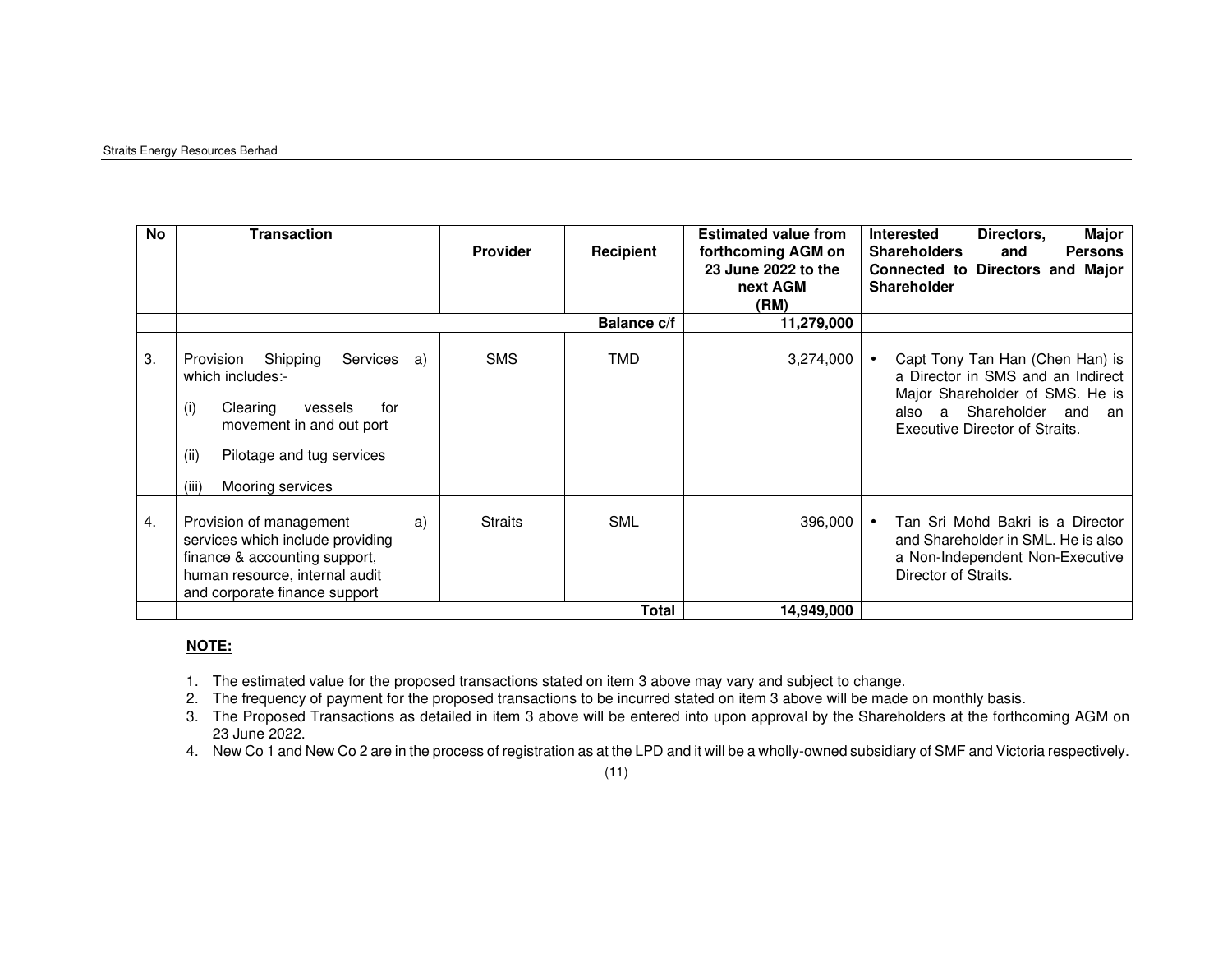#### **4. Review procedures in relation to RRPT**

**4.1** Straits Group has established various procedures to ensure that such RRPT are to be undertaken at an arm's length basis and on the Group's normal commercial terms and consistent with the Group's usual business practices and policies and on transaction price and terms not more favourable to the Related Parties than those generally available to the public and will not be detrimental to the minority shareholders. There are no specific thresholds for approval of RRPT within the Group. All RRPT will be reviewed by the Audit Committee ("AC") and approved by the Board of Directors ("the Board").

Therefore, disclosure and approval procedures with regard to RRPT are as follows:

- (i) a list of the Related Parties will be established and circulated to the heads of each finance division within the Group, who shall monitor and ensure that all RRPT to be entered into by the Group are reported and forwarded to the AC, who then ensures that the RRPT are to be undertaken at an arm's length basis, on the Group's normal commercial terms, on terms which are not more favourable to the Related Parties than those generally available to the public and which are not to be detrimental to the minority shareholders. These include transacting at prevailing market rates/ prices of the service provider's usual commercial terms or otherwise in accordance with applicable industry norm. Transactions refers to both sales and purchases or services of the Group;
- (ii) the Group has put in place proper processes and systems to record and report on all RRPT for compilation and reporting to the AC;
- (iii) proper records are maintained at the Company and each of its subsidiaries to capture all RRPT so that all RRPT entered pursuant to the mandate will be adequately discussed;
- (iv) all RRPT will be reviewed by the AC on a quarterly basis. In its review of such transactions, the AC may, as it deems fit, request for additional information from independent source;
- (v) the internal audit plan shall incorporate a review of RRPT to ensure that all the relevant approvals for the RRPT have been obtained. The internal audit function of the Group will conduct periodic reviews of the system of controls in place to ensure that RRPT are identified and reported, and to determine whether internal guidelines and procedures have been complied with (including those to ensure that transactions are at arm's length);

The results of the internal audit reviews will be tabled for the review of the AC. The AC will review these reports to determine whether established guidelines and procedures have been adhered to and if there is a need for further review or to improve the procedures;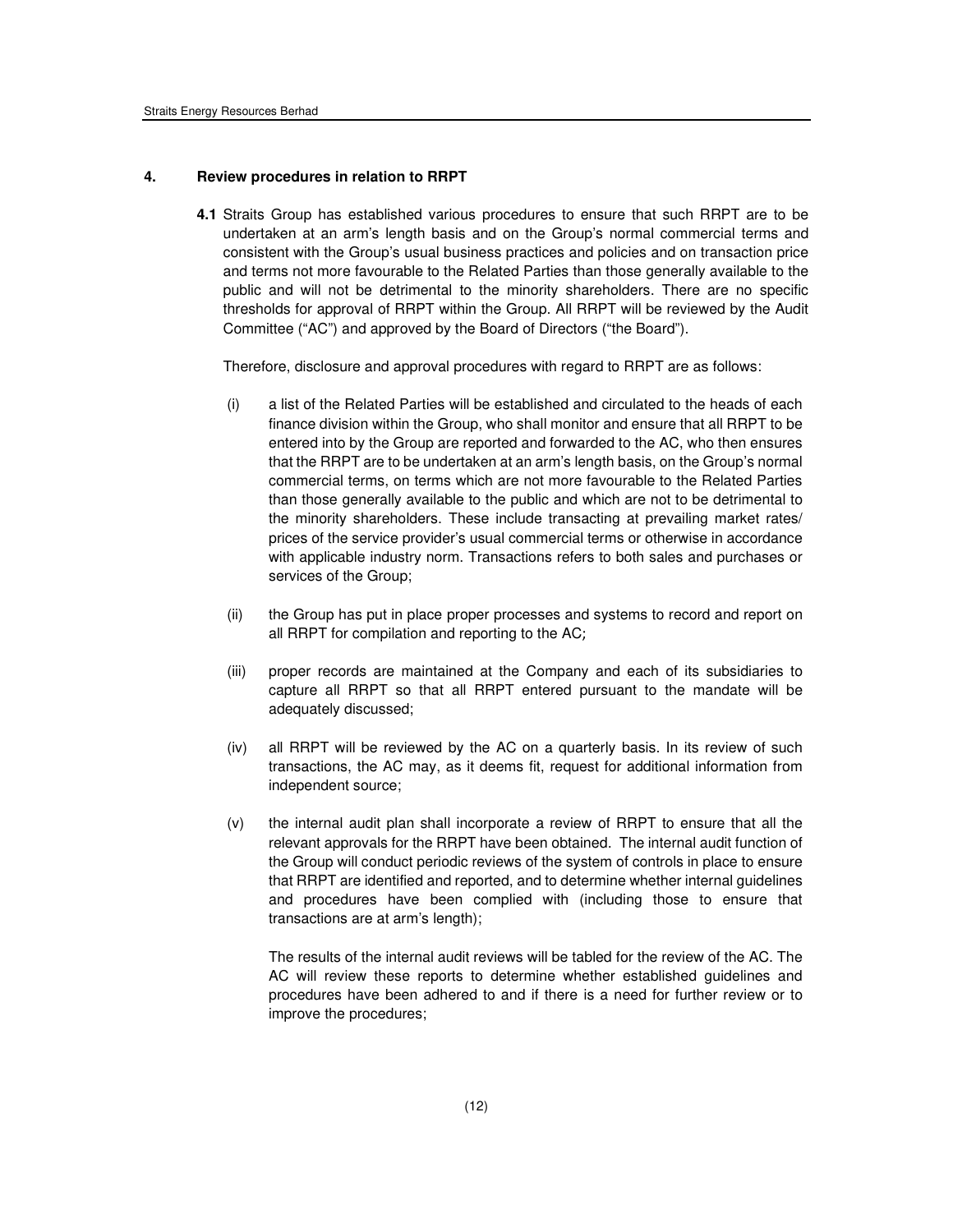- (vi) the Board and AC shall have overall responsibility for determination of the review procedures and guidelines including addition of new review procedures, where applicable. An annual review of the RRPT procedures and guidelines will be carried out by the AC. If during the annual review, the AC is of the view that the RRPT procedures and guidelines are no longer valid or inadequate to ensure that the RRPT are made on an arm's length basis on the Group's normal commercial terms, on terms not more favourable to the Related Parties than those generally available to the public and not to the detrimental of our minority shareholders, the AC shall have the discretion to discharge, vary, modify the existing procedures and guidelines or implement new or additional procedures and guidelines, without management's prior approval, provided that such amended, varied, modified, new or additional procedures and guidelines are no less stringent than the existing ones;
- (vii) at least 2 other contemporaneous transactions with unrelated third parties for similar products/ services and/or quantities will be used as comparison wherever possible to determine whether the price and terms offered to/ by the Related Parties are fair and reasonable and comparable to those offered to/ by other unrelated third parties for the same or substantially similar type of products/ services and/or quantities;
- (viii) In the event where such comparable quotations from unrelated third parties cannot be obtained, the Purchase Order/ Contract/ Agreement which is transacted with the Related Parties shall be approved by at least two (2) managerial level who has no interest in the transaction and familiar/ relevant to that industry in order to give proper purchase justification prior to the ordering process. This is to ensure that the pricing of any RRPT are not detrimental to the Group;
- (ix) in accordance with the Listing Requirements, disclosure in relation to a breakdown of the aggregate value of the RRPT entered into during the financial year based on amongst others, the following information:
	- (a) the type of the RRPT; and
	- (b) the names of the Related Parties involved in each type of RRPT made and their relationship with the Company;

will be made in the Company's annual report for the financial year during which the Shareholders' Mandate are in force;

- (x) if a member of the Board or AC has an interest (directly or indirectly) in any RRPT, he/she must declare his/her interest in the RRPT and abstain from participation in the decision making of the Board or AC on the said RRPT;
- (xi) pursuant to Rule 10.09 of the Listing Requirements, in a meeting to obtain the Proposed Renewal of Shareholders' Mandate, the interested Director, Major Shareholders or Persons Connected with them must not vote on the resolution in respect of the RRPT; and where it involves the interest of an interested person connected with a Director or Major Shareholders, such Director or Major Shareholders must not vote on the resolution approving the transactions. An interested Director or interested Major Shareholder must ensure that persons connected with them will abstain from voting on the resolution approving the RRPT; and
- (xii) interested Director shall also abstain from deliberating at Board meetings in respect of the RRPT in which they or Persons Connected with them are interested.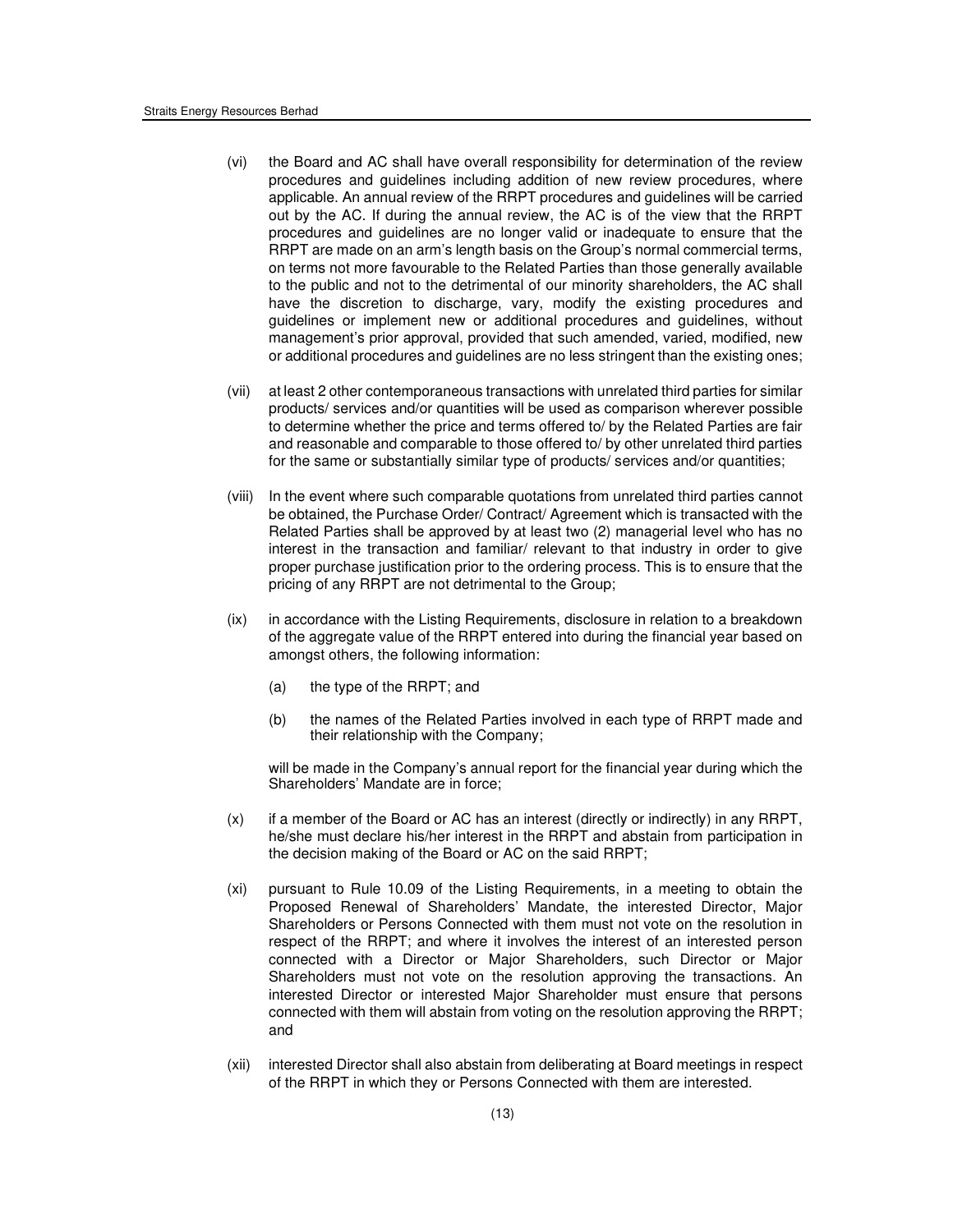## **4.2 Deviation between Actual Value Transacted and Estimated Value for the General Mandate**

There is no deviation between the actual value transacted and the estimated value for the general mandate as this is a new Shareholders' Mandate.

#### **4.3 Amount due and owing to Straits Group by Related Parties**

As at the LPD, there was no material amount due and owing by its Related Parties to Straits Group that has exceeded the credit term.

### **4.4 Statement by Audit Committee ("AC")**

The AC has reviewed the procedures of the Proposed New Shareholders' Mandate set out in Section 4 of this Circular and is of the view that the procedures are sufficient to ensure that the RRPT are made on an arms' length basis on the Group's normal commercial terms not more favourable to the Related Parties than those generally available to the public and are not to the detriment of the minority shareholders.

The AC is of further view that the Straits Group has in place adequate procedures and processes to monitor, track and identify the RRPT in a timely and orderly manner. The AC shall review these procedures and processes on a yearly basis or whenever the need arises.

## **5. RATIONALE OF THE PROPOSED NEW SHAREHOLDERS' MANDATE**

The Proposed New Shareholders' Mandate sought are all in the ordinary course of business. It is envisaged that in the ordinary course of business of the Straits Group, the RRPT are likely to occur with some degree of frequency and it may be impractical to seek shareholders' approval on a case to case basis before entering into such RRPT as and when such RRPTs occur. This will reduce administrative time and expenses in convening such meetings without compromising the corporate objectives of the Group or adversely affecting the business opportunities available to the Group.

The Proposed New Shareholders' Mandate are intended to facilitate transactions in the ordinary course of business of the Group which are transacted from time to time with the Transacting Parties. The respective subsidiaries of the Group would have an advantage of familiarity with the background and management of the Related Parties, thus enabling more informed commercial decisions to be made. In most dealings with the Related Parties, close cooperation and a good understanding of each other's business needs provides a platform where decisions can be quickly made and all parties can benefit from conducting the RRPT.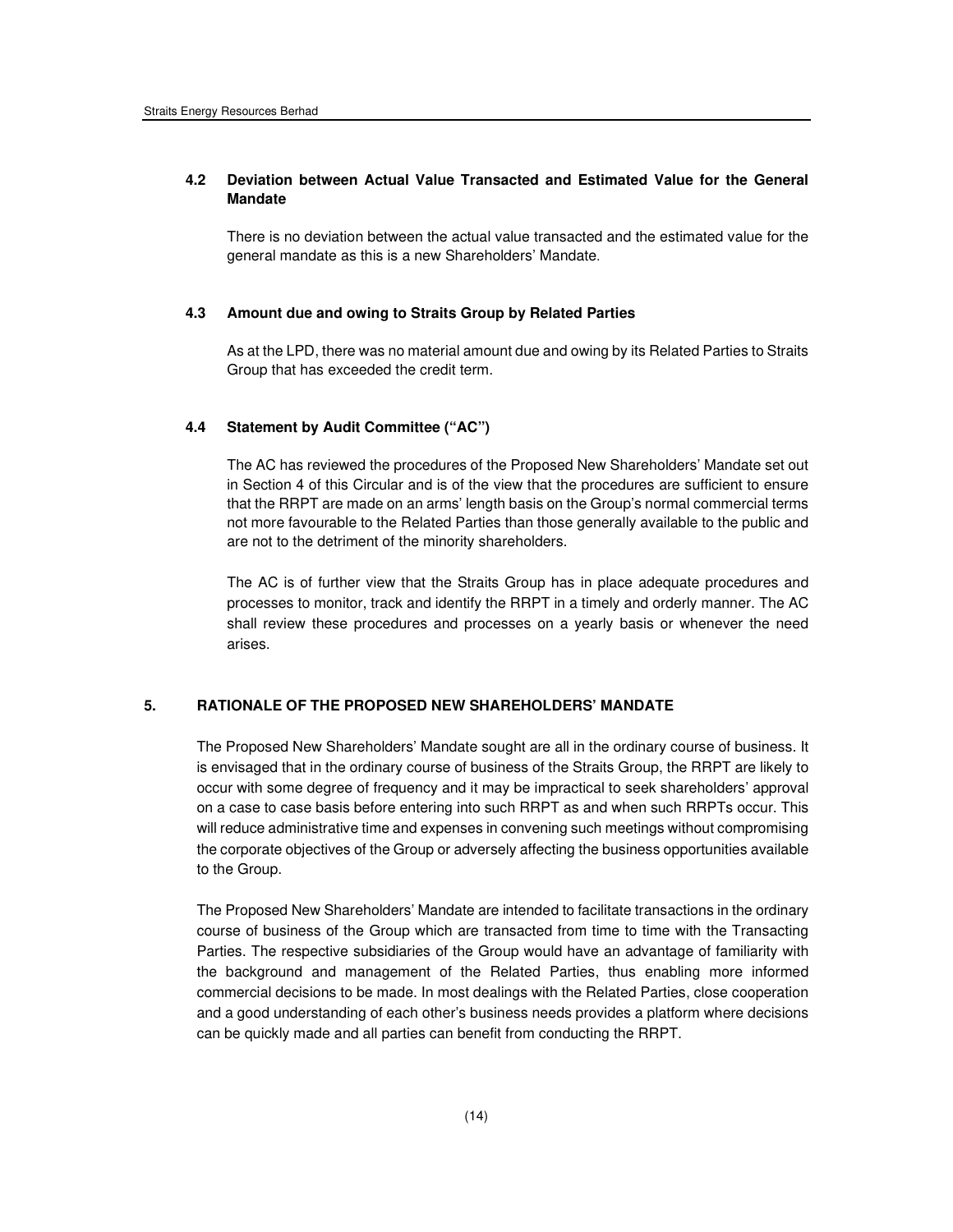#### **6. EFFECTS OF THE PROPOSED NEW SHAREHOLDERS' MANDATE**

The Proposed New Shareholders' Mandate will not have any effect on the issued share capital, substantial shareholders' shareholdings, net assets and gearing of the Group.

## **7. APPROVAL REQUIRED**

The Proposed New Shareholders' Mandate is subject to the shareholders' approval being obtained at the forthcoming AGM to be held on 23 June 2022.

## **8. INTERESTS OF DIRECTORS, MAJOR SHAREHOLDERS AND/OR PERSONS CONNECTED TO THEM**

**8.1** Save for the following, none of the Directors, major shareholders of the Company and/or persons connected with them have any interest, direct or indirect, in the Proposed New Shareholders' Mandate.

#### ["Interested Directors"]

- (i) Tan Sri Mohd Bakri Bin Mohd Zinin
- (ii) Ho Hung Ming (Alternate Director to Tan Sri Mohd Bakri Bin Mohd Zinin)
- (iii) Captain Tony Tan Han (Chen Han)

The Interested Directors and Interested Major Shareholder will abstain from voting in respect of their direct and indirect shareholdings, if any in the Company at the forthcoming AGM approving the resolution on the Proposed New Shareholders' Mandate. They have also undertaken to ensure that persons connected to them will abstain from voting in respect of their direct and indirect shareholdings on the resolution pertaining to the said Proposed New Shareholders' Mandate at the forthcoming AGM.

The Interested Directors, have abstained and will continue to abstain from deliberation and voting at the Board Meeting of Straits on the Proposed New Shareholders' Mandate and they will abstain from voting in respect of their direct and indirect shareholdings at the forthcoming AGM approving the resolution on the Proposed New Shareholders' Mandate.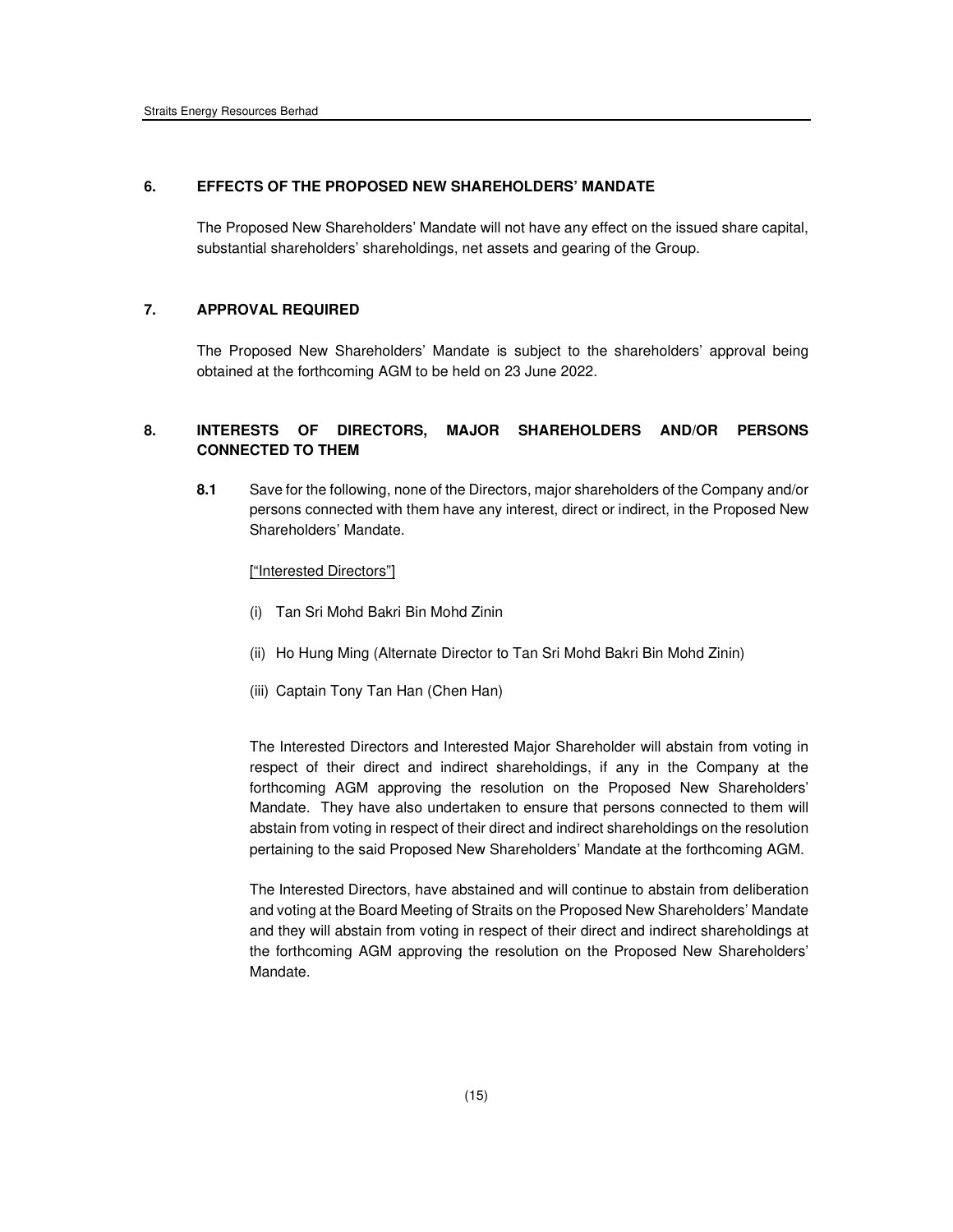**8.2** The interest, direct or indirect, of the Interested Directors and/or Interested Major Shareholders and/or persons connected with them in Straits are as follows:-

|           |                                                                              | <b>Direct</b>       |      | <b>Indirect</b>     |      |
|-----------|------------------------------------------------------------------------------|---------------------|------|---------------------|------|
| <b>No</b> | <b>Name of Interested Directors</b>                                          | <b>No of Shares</b> | %    | <b>No of Shares</b> | $\%$ |
|           |                                                                              |                     |      |                     |      |
|           | Tan Sri Mohd Bakri Bin Mohd Zinin                                            |                     | 0    |                     |      |
| 2.        | Ho Hung Ming<br>(Alternate Director to Tan Sri Mohd<br>Bakri Bin Mohd Zinin) |                     |      |                     |      |
| З.        | Captain Tony Tan Han (Chen Han)                                              | 36,790,438          | 4.17 |                     |      |

## **9. DIRECTORS' STATEMENT AND RECOMMENDATION**

The Board, with the exception of Interested Directors, who shall abstain from expressing an opinion in relation to the Proposed New Shareholders' Mandate at the forthcoming AGM, after having considered the Proposed New Shareholders' Mandate, is of the opinion that the Proposed New Shareholders' Mandate is in the best interest of the Straits Group.

Accordingly, the Board with the exception of the Interested Directors who have abstained from expressing any recommendations in relation to the Proposed New Shareholders' Mandate, recommend that shareholders vote in favour of the resolution pertaining to the Proposed New Shareholders' Mandate to be tabled at the forthcoming AGM.

## **10. AGM**

The Company's forthcoming AGM, the notice of which is enclosed in the Annual Report 2021, will be held on **Thursday, 23 June 2022 at 10.00 a.m.** on a fully virtual basis through live streaming and online meeting platform at TIIH Online provided by Tricor Investor & Issuing House Services Sdn Bhd in Malaysia via Remote Participation and Electronic Voting ("**RPV**") facilities at https://tiih.online for the purpose of considering and if thought fit, passing the resolution, with or without modifications, to give effect to the Proposed New Shareholders' Mandate.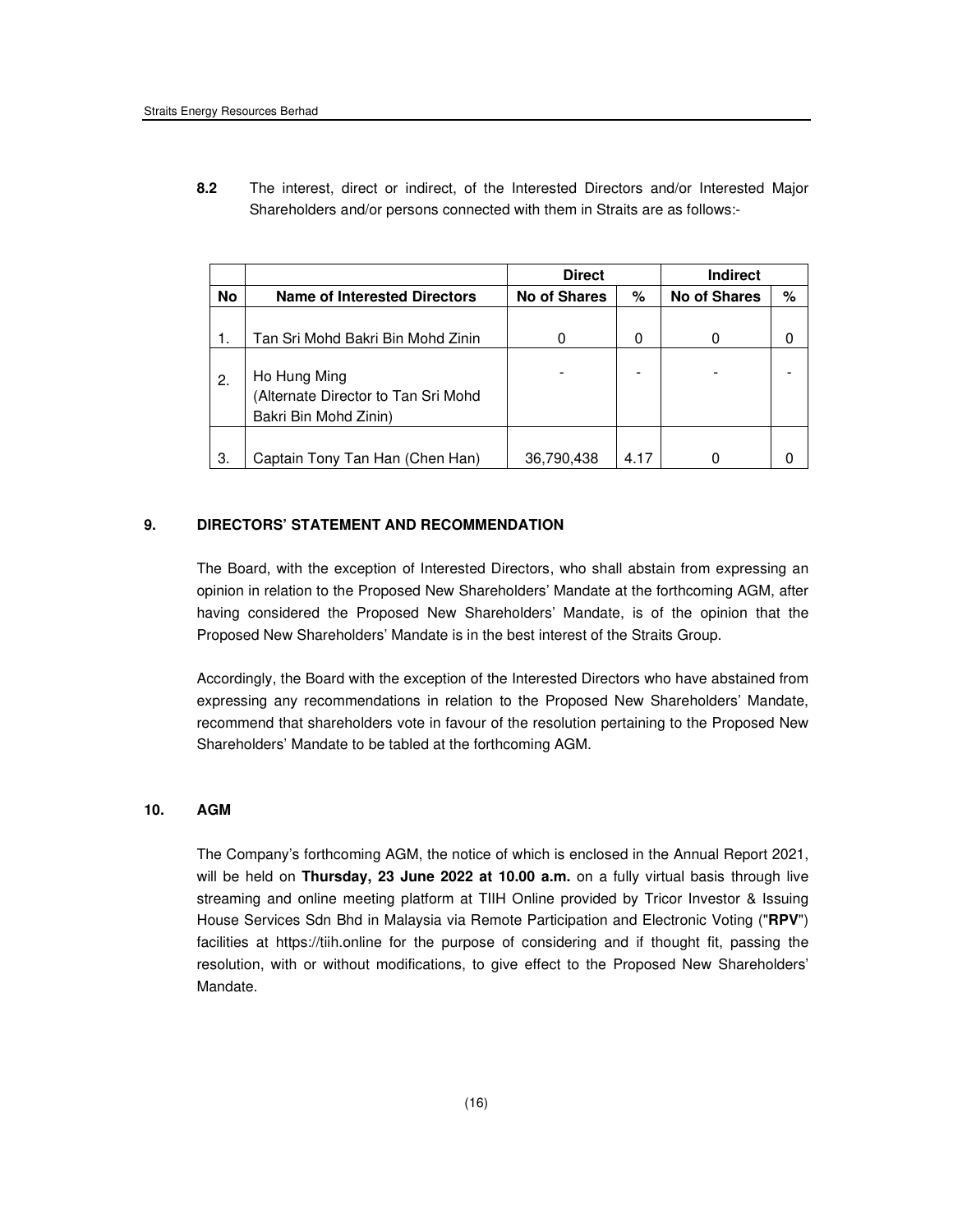If you are unable to attend and vote in person at the forthcoming AGM, you are requested to complete, sign and return the Form of Proxy enclosed in the Annual Report 2021 as soon as possible so as to arrive at the office of our Share Registrar at Tricor Investor & Issuing House Services Sdn Bhd, Unit 32-01, Level 32, Tower A, Vertical Business Suite, Avenue 3, Bangsar South, No. 8, Jalan Kerinchi, 59200 Kuala Lumpur, Wilayah Persekutuan OR the Customer Service Centre at Unit G-3, Ground Floor, Vertical Podium, Avenue 3, Bangsar South, No. 8, Jalan Kerinchi, 59200 Kuala Lumpur or alternatively you have the option to lodge the proxy appointment electronically via TIIH Online at https://tiih.online or email to is.enquiry@my.tricorglobal.com **not less than 48 hours before the time holding the AGM** or at any adjournment thereof.

The lodging of the Form of Proxy will not preclude you from attending and voting in person at the AGM should you subsequently wish to do so.

## **11. FURTHER INFORMATION**

Shareholders are requested to refer to the attached Appendix I for further information.

Yours faithfully, For and on behalf of the Board **STRAITS ENERGY RESOURCES BERHAD**  (formerly known as STRAITS INTER LOGISTICS BERHAD)

**LEONG FOOK HENG Chairman, Audit Committee**  Independent & Non-Executive Director

### **[THE REST OF THIS PAGE IS INTENTIONALLY LEFT BLANK)**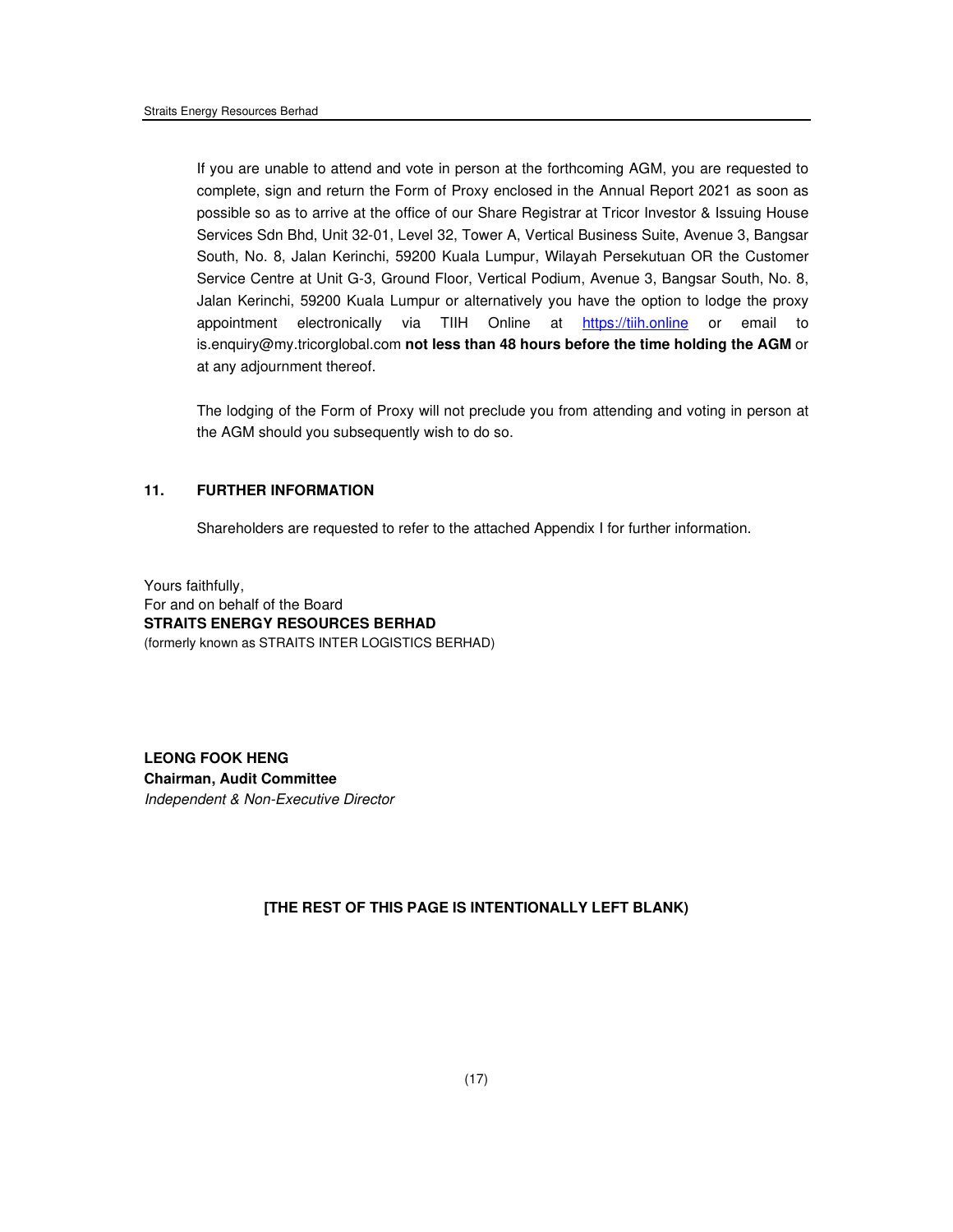#### **FURTHER INFORMATION**

## **1. DIRECTORS' RESPONSIBILITY STATEMENT**

This Circular has been seen and approved by the Board and they individually and collectively accept full responsibility for the accuracy of the information contained herein and confirm that after having made all reasonable enquiries and to the best of their knowledge and belief, there is no statement or information in this Circular which is false or misleading or any fact, the omission of which would make any statement in this Circular false or misleading.

## **2. MATERIAL LITIGATION / ARBITRATION**

As at the LPD, save as disclosed below, neither the Company nor any of its subsidiaries are engaged in any material litigation, claims, or arbitration, either as plaintiff or defendant, and the Board is not aware of any proceedings pending or threatened against the Group or of any facts likely to give rise to any proceedings which may materially and adversely affect the financial position or business operations of the Group:-

## **Arbitration between ING Bank N.V ("ING" or "First Claimant"), O.W. Bunker Far East (Singapore) Pte Ltd ("OWBFE" or "Second Claimant"), collectively referred to as the "Claimants") and Tumpuan Megah Development Sdn Bhd ("TMD" or "Respondent")**

The Claimants alleged that on 19 December 2013, a series of financing agreements were entered into between O.W. Bunker & Trading A/S ("OWBAS"), together with certain subsidiary companies (including OWBFE) and a syndicate of banks and ING (in its capacity as a security agent under a revolving borrowing base facilities agreement). As part of that transaction, ING entered into an English law Omnibus Security Agreement dated 19 December 2013 ("OSA") with OWBAS and certain of its subsidiaries (including OWBFE) to assign to ING certain trade and intercompany receivables, insurances and brokerage accounts. The Claimants further alleged that pursuant to the aforesaid, notice of assignment of supply receivables was given to TMD.

The Claimants also alleged that on or about 17 October 2014 and 29 October 2014, TMD and OWBFE entered into contracts both made orally or by yahoo messenger evidenced by a nomination sheet, invoice and sales order confirmation whereby OWBFE agreed in the ordinary course of business to supply and/ or sell to TMD 423.73 MT of gas oil at a price of USD753 per MT for delivery at the port of Pasir Gudang and 794.915 MT of gas oil at a price of USD775.50 per MT for delivery at the port of Kuantan respectively.

On 14 April 2021, TMD received a sealed Order dated 22 March 2021 and undated Notice of Registration of Foreign Judgement and this represents an attempt by the Claimants to enforce an English Judgement for USD937,353 with interest and cost of which TMD has disputed jurisdiction. Accordingly, TMD is taking steps to strenuously resist this attempt to enforce an invalid arbitration award issued without jurisdiction and TMD's solicitors had on 27 April 2021 filed an application to the High Court of Malaya, Kuala Lumpur to set aside the earlier mentioned sealed Order and undated Notice of Registration of Foreign Judgement.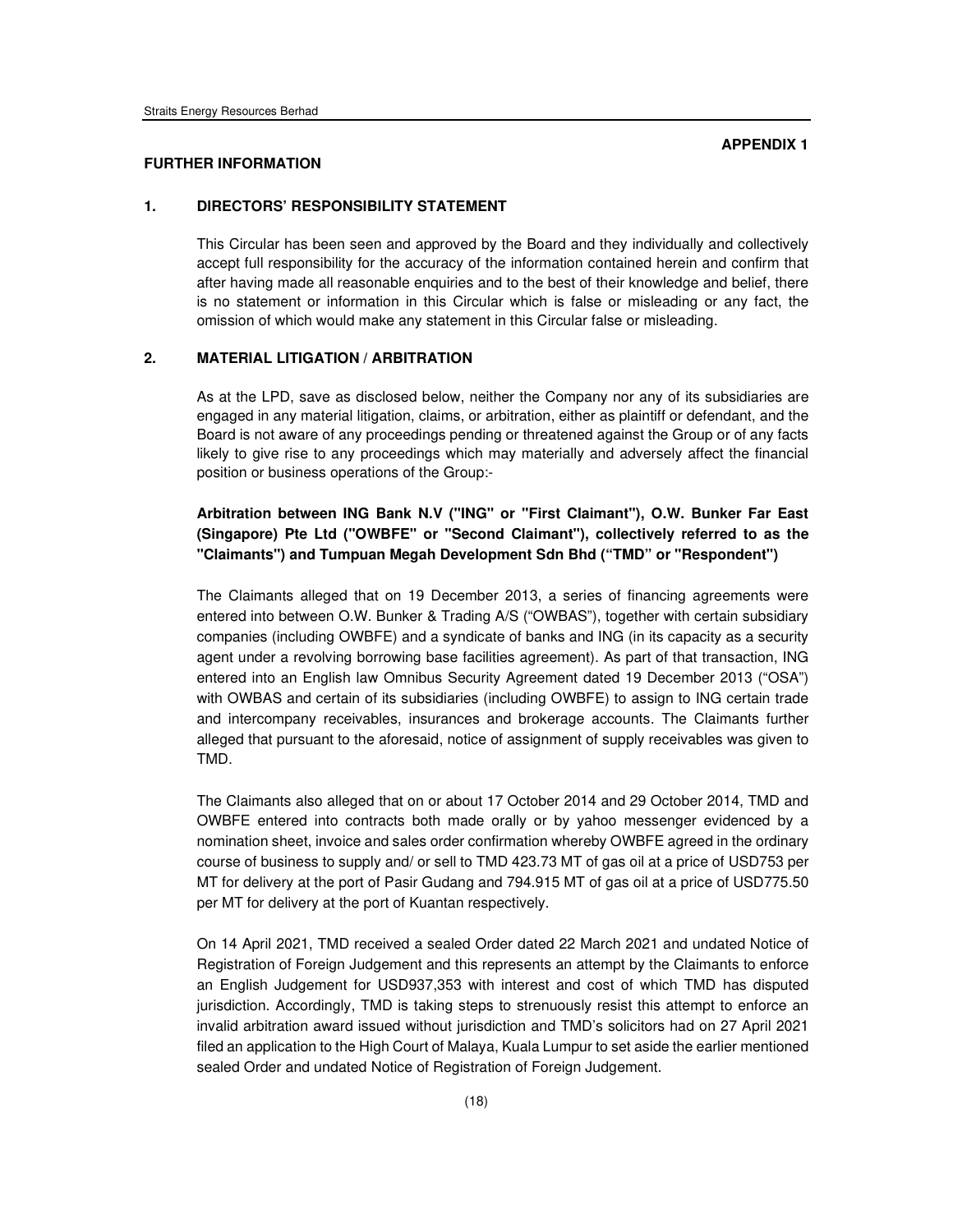The High Court Judge dismissed the application for issues to be tried and TMD has since filed an Appeal against this decision. TMD has also since applied to stay the proceedings pending disposal of the Appeal and the application for stay of proceedings is fixed for case management on 26 January 2022.

The hearing for stay of Setting Aside Application pending the Appeal was held and stay was granted. The record of Appeal was duly filed on 18 March 2022 and Case Management for the Appeal is fixed for 2 June 2022 to update the filing of Grounds of Judgement and Notes of Proceedings, if made available.

Notwithstanding the ongoing arbitration which commenced on 2 May 2017, the Vendor (Raja Ismail Bin Raja Mohamed) via an irrevocable Personal Guarantee dated 30 April 2020 had undertaken to indemnify the Company against the liabilities of TMD arising from the arbitration and shall promptly pay such liabilities upon receipt of a payment demand from the Company and accordingly, no provisions have been made in the financial statements.

## **3. MATERIAL CONTRACTS**

Save as disclosed below, there are no material contracts (not being contracts entered into in the ordinary course of business), that have been entered into by the Group within the past two (2) years immediately preceding the LPD of this Circular:-

- The Conditional Share Sale Agreement ("SSA") dated 25 October 2021 entered into between the Company and Tan Sri Mohd Bakri Bin Mohd Zinin ("Tan Sri Mohd Bakri" or "Vendor") (Non-Independent Non-Executive Director of the Company) for the acquisition of 270,000 shares, representing 90% equity interest in Sinar Maju Logistik Sdn Bhd ("Sinar Maju") from Tan Sri Mohd Bakri, for a purchase consideration of RM16,380,000 to be satisfied entirely via cash ("Proposed Acquisition").
- Upon completion of the Proposed Acquisition, Sinar Maju will become a 90%-owned subsidiary of the Company. For Shareholders' information, the Proposed Acquisition was completed on 1 April 2022.
- Pursuant to the SSA, the Vendor granted to Straits the Call Option ("Proposed Call Option") for Straits to acquire all the Call Options Shares in a single transaction, representing the remaining 10% equity interest in Sinar Maju, for a purchase consideration of RM1,820,000 to be satisfied entirely via cash by serving the Call Option Notice to the Vendor. For Shareholders' information, the Call Option may be exercised at any time during a period of 30 months commencing from the completion of the Proposed Acquisition. Upon the exercise and completion of the Proposed Call Option, Sinar Maju will become a wholly-owned subsidiary of the Company.